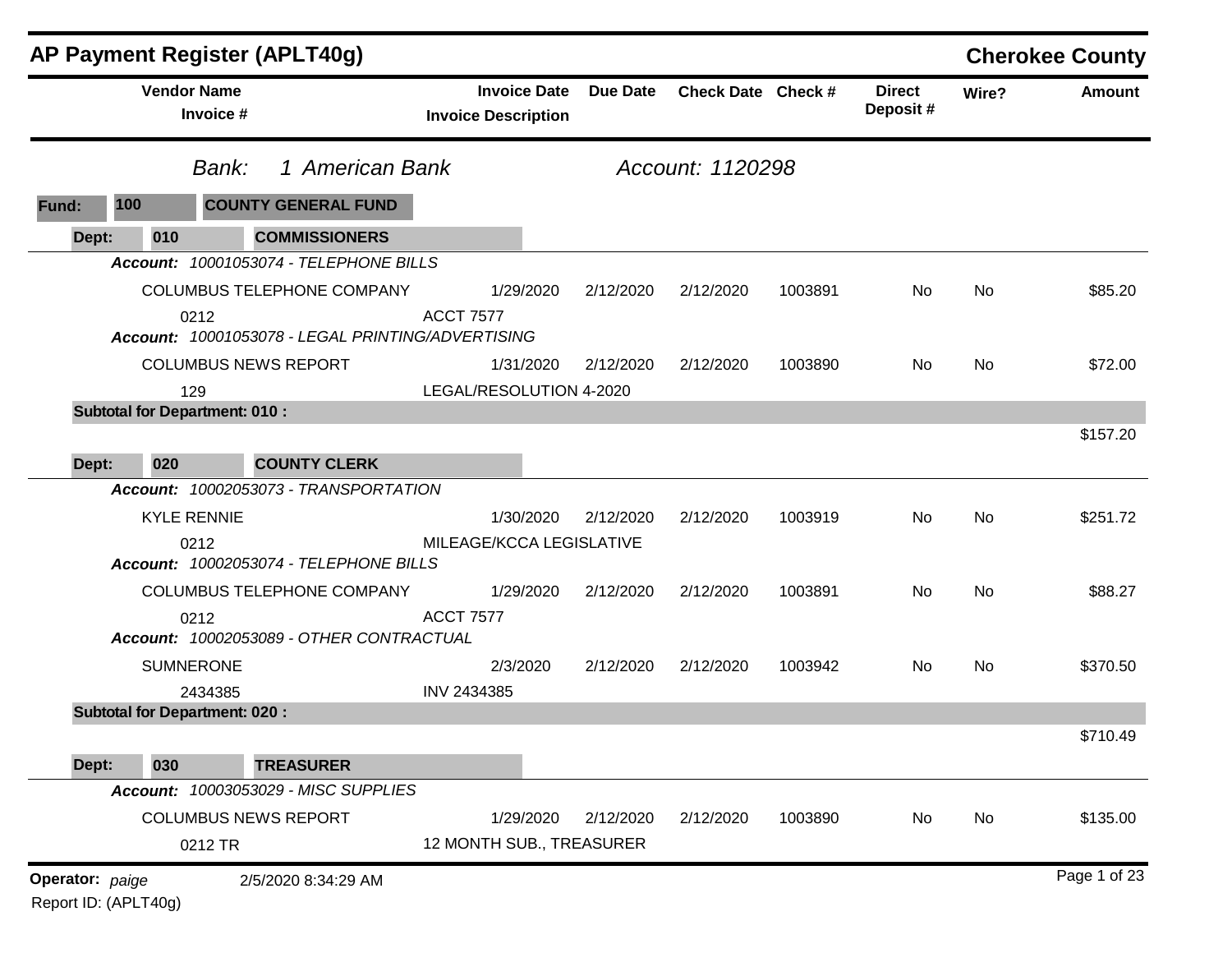| AP Payment Register (APLT40g)                                                      |                                                   |                 |                    |         |                           |           | <b>Cherokee County</b> |
|------------------------------------------------------------------------------------|---------------------------------------------------|-----------------|--------------------|---------|---------------------------|-----------|------------------------|
| <b>Vendor Name</b><br>Invoice #                                                    | <b>Invoice Date</b><br><b>Invoice Description</b> | <b>Due Date</b> | Check Date Check # |         | <b>Direct</b><br>Deposit# | Wire?     | <b>Amount</b>          |
| ETTINGER'S OFFICE SUPPLY                                                           | 1/29/2020                                         | 2/12/2020       | 2/12/2020          | 1003904 | No                        | No        | \$17.18                |
| 5259220<br>ETTINGER'S OFFICE SUPPLY                                                | INV 5259220<br>1/29/2020                          | 2/12/2020       | 2/12/2020          | 1003904 | No                        | <b>No</b> | \$149.98               |
| 5260150<br>Account: 10003053074 - TELEPHONE BILLS                                  | INV 5260150                                       |                 |                    |         |                           |           |                        |
| COLUMBUS TELEPHONE COMPANY                                                         | 1/29/2020                                         | 2/12/2020       | 2/12/2020          | 1003891 | No                        | No        | \$169.16               |
| 0212<br>Account: 10003053088 - CLASSES/TRAINING FEES                               | <b>ACCT 7577</b>                                  |                 |                    |         |                           |           |                        |
| TRAVELERS CL REMITTANCE CENTER                                                     | 1/29/2020                                         | 2/12/2020       | 2/12/2020          | 1003944 | No                        | No        | \$50.00                |
| 8472G3231<br>TRAVELERS CL REMITTANCE CENTER                                        | ACCT 8472G3231<br>1/29/2020                       | 2/12/2020       | 2/12/2020          | 1003944 | No                        | No        | \$50.00                |
| 8438G4231<br><b>Subtotal for Department: 030:</b>                                  | ACCT 8438G4231                                    |                 |                    |         |                           |           |                        |
| 040<br><b>ATTORNEY</b><br>Dept:<br>Account: 10004053021 - PRINTING/OFFICE SUPPLIES |                                                   |                 |                    |         |                           |           | \$571.32               |
| ETTINGER'S OFFICE SUPPLY                                                           | 2/3/2020                                          | 2/12/2020       | 2/12/2020          | 1003904 | No                        | No        | \$34.70                |
| 5257790<br>ETTINGER'S OFFICE SUPPLY                                                | INV 5257790<br>2/3/2020                           | 2/12/2020       | 2/12/2020          | 1003904 | No                        | No        | \$120.99               |
| 5261080<br>Account: 10004053074 - TELEPHONE BILLS                                  | INV 5261080                                       |                 |                    |         |                           |           |                        |
| COLUMBUS TELEPHONE COMPANY                                                         | 1/29/2020                                         | 2/12/2020       | 2/12/2020          | 1003891 | No                        | No        | \$251.03               |
| 0212<br>Account: 10004053075 - DUES/SUBSCRIPTIONS                                  | <b>ACCT 7577</b>                                  |                 |                    |         |                           |           |                        |
| CHEROKEE COUNTY BAR ASSOCIATION                                                    | 2/3/2020                                          | 2/12/2020       | 2/12/2020          | 1003882 | No.                       | No.       | \$300.00               |
| 0212<br>Account: 10004053081 - MISC EXPENSE                                        | 2020 BAR DUES                                     |                 |                    |         |                           |           |                        |
| <b>LADELL F TURLEY CSR</b>                                                         | 2/3/2020                                          | 2/12/2020       | 2/12/2020          | 1003920 | No                        | No        | \$28.00                |
| 0212                                                                               | TRANSCRIPT 2014CR191                              |                 |                    |         |                           |           |                        |
| <b>Operator:</b> paige<br>2/5/2020 8:34:29 AM                                      |                                                   |                 |                    |         |                           |           | Page 2 of 23           |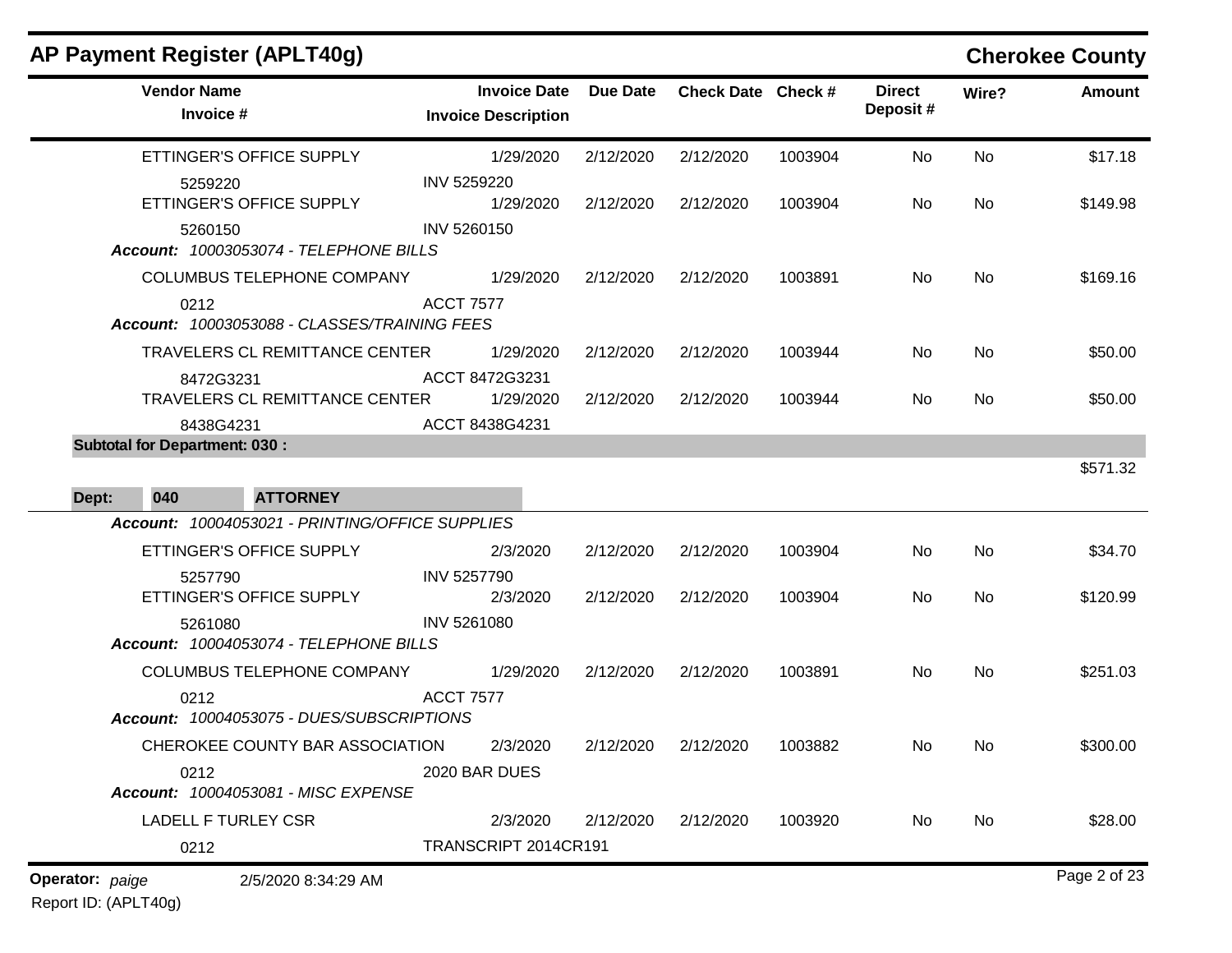|       |                                              | AP Payment Register (APLT40g)                        |                                                   |                 |                    |         |                            |           | <b>Cherokee County</b> |
|-------|----------------------------------------------|------------------------------------------------------|---------------------------------------------------|-----------------|--------------------|---------|----------------------------|-----------|------------------------|
|       | <b>Vendor Name</b><br>Invoice #              |                                                      | <b>Invoice Date</b><br><b>Invoice Description</b> | <b>Due Date</b> | Check Date Check # |         | <b>Direct</b><br>Deposit # | Wire?     | <b>Amount</b>          |
|       | <b>SHAUN J HIGGINS</b>                       |                                                      | 2/3/2020                                          | 2/12/2020       | 2/12/2020          | 1003939 | <b>No</b>                  | <b>No</b> |                        |
|       | 0212                                         | Account: 10004053089 - OTHER CONTRACTUAL             | TRANSCRIPT 14CR191                                |                 |                    |         |                            |           |                        |
|       | <b>VERIZON WIRELESS</b>                      |                                                      | 2/3/2020                                          | 2/12/2020       | 2/12/2020          | 1003948 | No.                        | No        | \$149.37               |
|       | 9846437464                                   |                                                      | INV 9846437464                                    |                 |                    |         |                            |           |                        |
|       | <b>Subtotal for Department: 040:</b>         |                                                      |                                                   |                 |                    |         |                            |           |                        |
|       |                                              |                                                      |                                                   |                 |                    |         |                            |           | \$980.09               |
| Dept: | 050                                          | <b>REGISTER OF DEEDS</b>                             |                                                   |                 |                    |         |                            |           |                        |
|       |                                              | Account: 10005053074 - UTILITIES/TELEPHONE BILLS     |                                                   |                 |                    |         |                            |           |                        |
|       |                                              | <b>COLUMBUS TELEPHONE COMPANY</b>                    | 1/29/2020                                         | 2/12/2020       | 2/12/2020          | 1003891 | <b>No</b>                  | <b>No</b> | \$87.17                |
|       | 0212<br><b>Subtotal for Department: 050:</b> |                                                      | <b>ACCT 7577</b>                                  |                 |                    |         |                            |           |                        |
|       |                                              |                                                      |                                                   |                 |                    |         |                            |           | \$87.17                |
| Dept: | 060                                          | <b>SHERIFF &amp; JAIL</b>                            |                                                   |                 |                    |         |                            |           |                        |
|       |                                              | Account: 10006053021 - PRINTING/OFFICE SUPPLIES      |                                                   |                 |                    |         |                            |           |                        |
|       | QUILL CORPORATION                            |                                                      | 1/30/2020                                         | 2/12/2020       | 2/12/2020          | 1003935 | No.                        | No        | \$252.11               |
|       | 4250906                                      |                                                      | INV 4250906                                       |                 |                    |         |                            |           |                        |
|       | <b>CINTAS CORP</b>                           |                                                      | 1/29/2020                                         | 2/12/2020       | 2/12/2020          | 1003884 | <b>No</b>                  | No        | \$130.50               |
|       | 8404469063                                   |                                                      | INV 8404469063                                    |                 |                    |         |                            |           |                        |
|       |                                              | ETTINGER'S OFFICE SUPPLY                             | 1/30/2020                                         | 2/12/2020       | 2/12/2020          | 1003904 | <b>No</b>                  | <b>No</b> | \$68.26                |
|       | 5259590                                      |                                                      | <b>INV 5259590</b>                                |                 |                    |         |                            |           |                        |
|       |                                              | Account: 10006053022 - EMPLOYEE UNIFORMS/ACCESSORIES |                                                   |                 |                    |         |                            |           |                        |
|       | <b>GALLS INCORPORATED</b>                    |                                                      | 1/30/2020                                         | 2/12/2020       | 2/12/2020          | 1003908 | <b>No</b>                  | <b>No</b> | \$43.70                |
|       | 014735296                                    | Account: 10006053025 - PARTS/VEHICLE REPAIRS         | INV 014735296                                     |                 |                    |         |                            |           |                        |
|       |                                              | NATALINIS AUTOMOTIVE                                 | 1/29/2020                                         | 2/12/2020       | 2/12/2020          | 1003928 | No.                        | No        | \$51.41                |
|       | 725704                                       |                                                      | <b>INV 725704</b>                                 |                 |                    |         |                            |           |                        |
|       |                                              |                                                      |                                                   |                 |                    |         |                            |           |                        |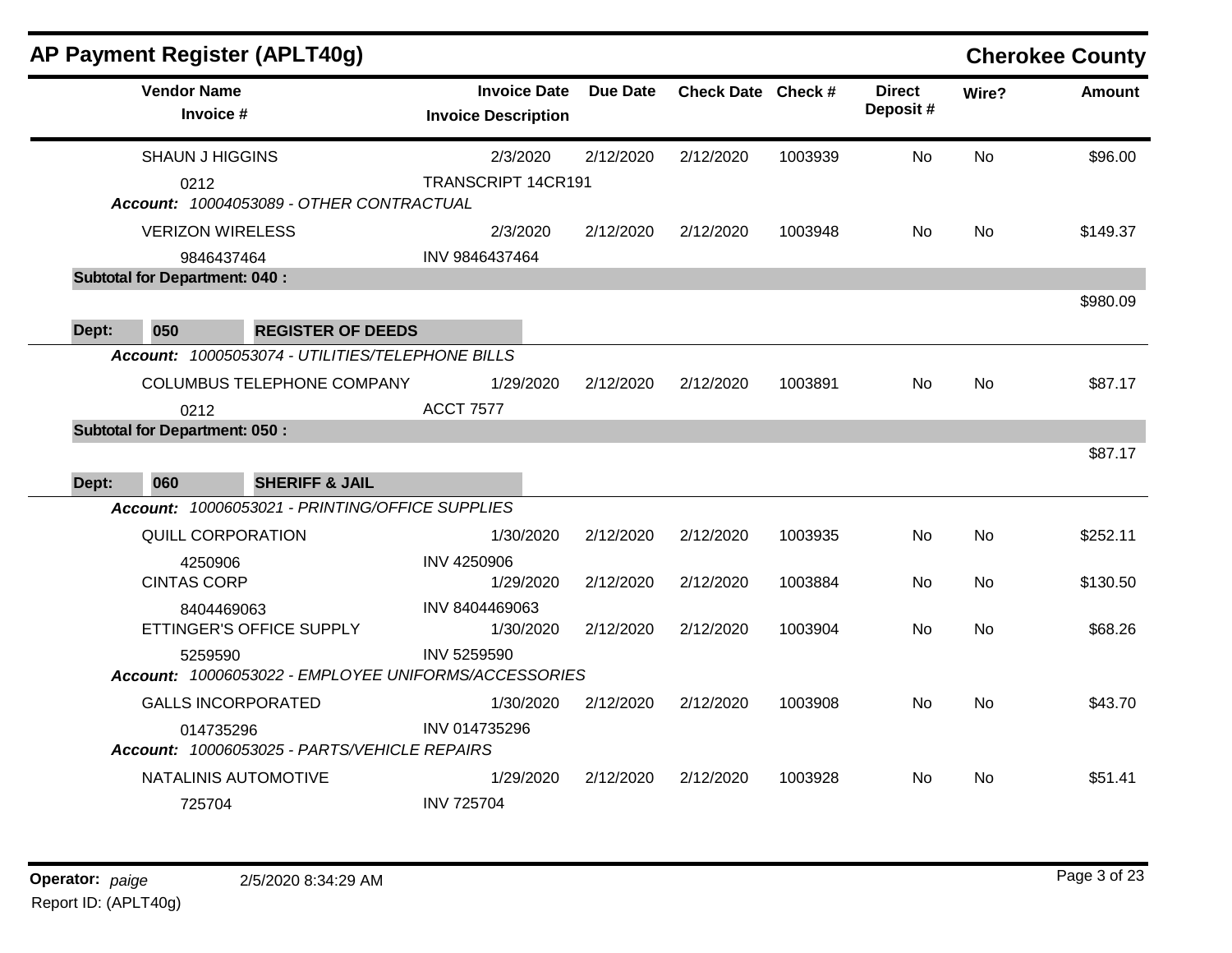| AP Payment Register (APLT40g)                                                    |                                                   |           |                    |         |                           |           | <b>Cherokee County</b> |
|----------------------------------------------------------------------------------|---------------------------------------------------|-----------|--------------------|---------|---------------------------|-----------|------------------------|
| <b>Vendor Name</b><br>Invoice #                                                  | <b>Invoice Date</b><br><b>Invoice Description</b> | Due Date  | Check Date Check # |         | <b>Direct</b><br>Deposit# | Wire?     | <b>Amount</b>          |
| TRUE VALUE COLUMBUS                                                              | 1/30/2020                                         | 2/12/2020 | 2/12/2020          | 1003945 | No.                       | No        | \$2.59                 |
| A396628<br>NATALINIS AUTOMOTIVE                                                  | <b>TRANS A396628</b><br>1/29/2020                 | 2/12/2020 | 2/12/2020          | 1003928 | No.                       | No.       | \$11.02                |
| 725901<br>NATALINIS AUTOMOTIVE                                                   | <b>INV 925901</b><br>1/29/2020                    | 2/12/2020 | 2/12/2020          | 1003928 | No.                       | No.       | \$11.02                |
| 725408<br>Account: 10006053028 - COMPUTER SUPPLIES                               | <b>INV 725408</b>                                 |           |                    |         |                           |           |                        |
| NEWEGG BUSINESS, INC<br>1302614745<br>Account: 10006053040 - JANITORIAL SUPPLIES | 1/30/2020<br>INV 1302614745                       | 2/12/2020 | 2/12/2020          | 1003930 | No.                       | <b>No</b> | \$217.98               |
| HENRY KRAFT INC                                                                  | 1/31/2020                                         | 2/12/2020 | 2/12/2020          | 1003911 | No.                       | No        | \$776.93               |
| 298029<br><b>HENRY KRAFT INC</b>                                                 | <b>INV 298029</b><br>1/29/2020                    | 2/12/2020 | 2/12/2020          | 1003911 | No                        | No        | \$41.58                |
| 297443<br>Account: 10006053068 - OTHER COMMODITIES                               | <b>INV 297443</b>                                 |           |                    |         |                           |           |                        |
| KEMP VETERINARY HOSPITAL                                                         | 1/29/2020                                         | 2/12/2020 | 2/12/2020          | 1003918 | No.                       | No.       | \$248.00               |
| 0212<br><b>COLUMBUS VETERINARY CLINIC</b>                                        | K9 BEAR<br>1/30/2020                              | 2/12/2020 | 2/12/2020          | 1003893 | No.                       | No.       | \$231.56               |
| Z1412625<br>Account: 10006053071 - COMMUNICATIONS                                | <b>INV Z1412625</b>                               |           |                    |         |                           |           |                        |
| BROOKS-JEFFREY MARKETING, INC                                                    | 1/29/2020                                         | 2/12/2020 | 2/12/2020          | 1003871 | No.                       | <b>No</b> | \$648.00               |
| 191187<br>Account: 10006053072 - GAS, ELECTRIC, WATER                            | <b>INV 191187</b>                                 |           |                    |         |                           |           |                        |
| PRO SOLUTIONS, LLC                                                               | 1/29/2020                                         | 2/12/2020 | 2/12/2020          | 1003933 | No.                       | <b>No</b> | \$1,411.00             |
| 2019-12-204<br>Account: 10006053073 - TRANSPORTATION                             | INV 2019-12-204                                   |           |                    |         |                           |           |                        |
| <b>AMBER MOATES</b>                                                              | 1/30/2020                                         | 2/12/2020 | 2/12/2020          | 1003864 | No.                       | No.       | \$20.05                |
| 0212                                                                             | <b>REIMBURSEMENT</b>                              |           |                    |         |                           |           |                        |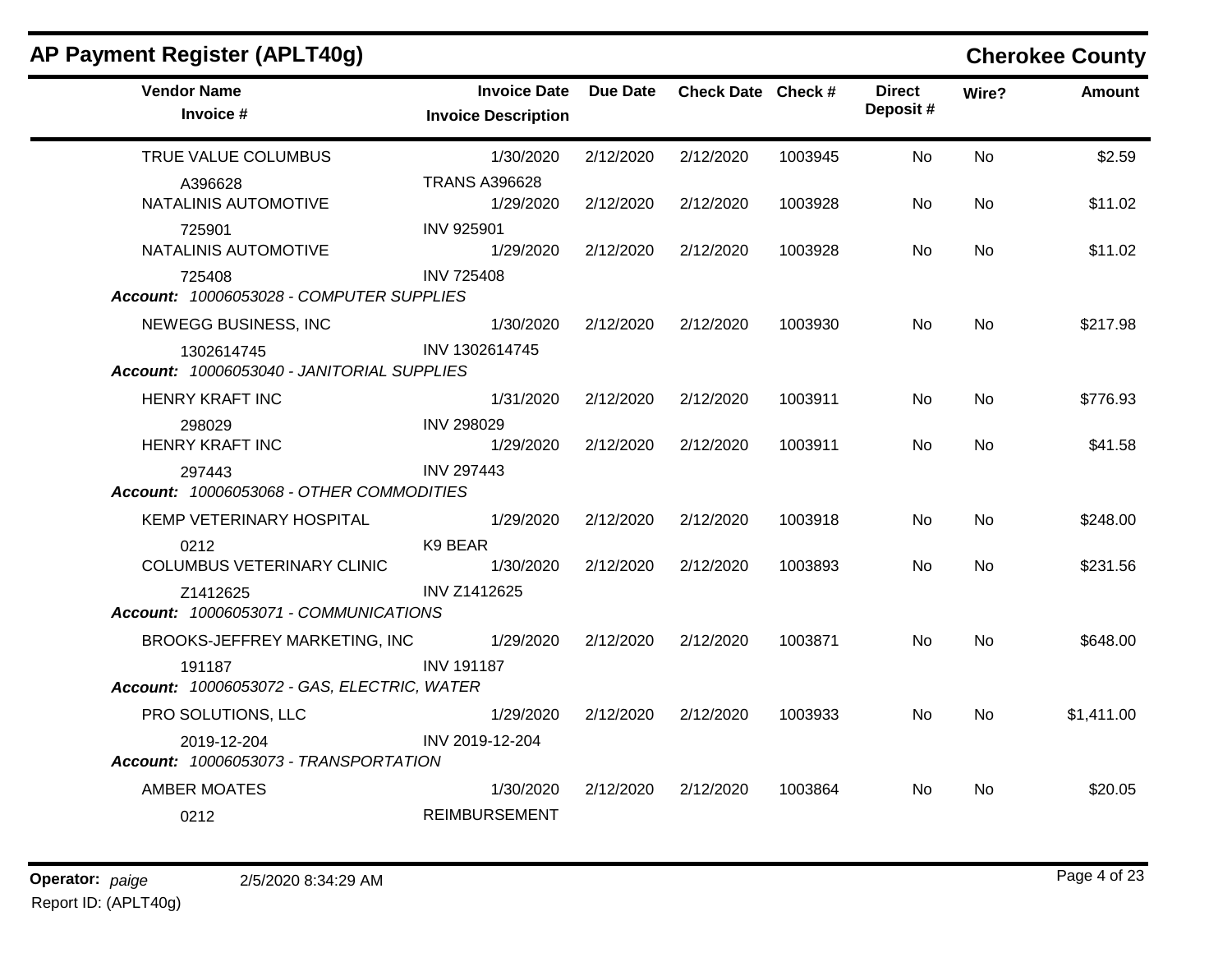| AP Payment Register (APLT40g)                              |                                                   |                 |                    |         |                           |           | <b>Cherokee County</b> |
|------------------------------------------------------------|---------------------------------------------------|-----------------|--------------------|---------|---------------------------|-----------|------------------------|
| <b>Vendor Name</b><br>Invoice #                            | <b>Invoice Date</b><br><b>Invoice Description</b> | <b>Due Date</b> | Check Date Check # |         | <b>Direct</b><br>Deposit# | Wire?     | <b>Amount</b>          |
| THOMAS DEGROOT                                             | 1/30/2020                                         | 2/12/2020       | 2/12/2020          | 1003943 | No                        | No        | \$3.00                 |
| 0212<br><b>JIMMY D OBERBECK</b>                            | <b>REIMBURSEMENT</b><br>1/30/2020                 | 2/12/2020       | 2/12/2020          | 1003913 | No                        | No        | \$35.21                |
| 0212<br>Account: 10006053074 - TELEPHONE BILLS             | <b>REIMBURSEMENT</b>                              |                 |                    |         |                           |           |                        |
| <b>SPRINT</b>                                              | 1/29/2020                                         | 2/12/2020       | 2/12/2020          | 1003940 | No                        | <b>No</b> | \$100.00               |
| 329589<br><b>COLUMBUS TELEPHONE COMPANY</b>                | <b>INV 329589</b><br>1/31/2020                    | 2/12/2020       | 2/12/2020          | 1003891 | No                        | No        | \$1,674.81             |
| 0212 SH<br>AT&T                                            | <b>ACCT 2963</b><br>1/31/2020                     | 2/12/2020       | 2/12/2020          | 1003868 | No                        | <b>No</b> | \$43.30                |
| 0212<br>Account: 10006053080 - MAINTENANCE/BLDGS & GROUNDS | ACCT 0305179815001                                |                 |                    |         |                           |           |                        |
| <b>CDL ELECTRIC</b>                                        | 1/29/2020                                         | 2/12/2020       | 2/12/2020          | 1003873 | No                        | <b>No</b> | \$189.34               |
| W10674<br><b>DIANE OPLOTNIK</b>                            | <b>INV W10674</b><br>1/30/2020                    | 2/12/2020       | 2/12/2020          | 1003900 | No                        | No        | \$57.50                |
| 0212 SH<br>Account: 10006053732 - INMATE FOOD              | <b>REIMBURSEMENT</b>                              |                 |                    |         |                           |           |                        |
| CONSOLIDATED CORRECTIONAL FOOD SE                          | 1/31/2020                                         | 2/12/2020       | 2/12/2020          | 1003894 | No                        | No        | \$12,182.48            |
| 19012220<br>Account: 10006053737 - INMATE PERSONAL ITEMS   | INV 19012220                                      |                 |                    |         |                           |           |                        |
| CHARM-TEX INC                                              | 1/30/2020                                         | 2/12/2020       | 2/12/2020          | 1003877 | No                        | No        | \$45.80                |
| 0209484<br>CHARM-TEX INC                                   | INV 0209484<br>1/30/2020                          | 2/12/2020       | 2/12/2020          | 1003877 | No                        | No        | \$268.74               |
| 0209482<br>Account: 10006053786 - INMATE MEDICAL           | INV 0209482                                       |                 |                    |         |                           |           |                        |
| DIRECT BENEFIT SOLUTIONS                                   | 1/29/2020                                         | 2/12/2020       | 2/12/2020          | 1003901 | No                        | No        | \$858.74               |
| 2019-277<br><b>TURNKEY CORRECTIONS</b>                     | INV 2019-277<br>1/29/2020                         | 2/12/2020       | 2/12/2020          | 1003946 | No                        | No        | \$1,507.20             |
| 10001148                                                   | INV 10001148                                      |                 |                    |         |                           |           |                        |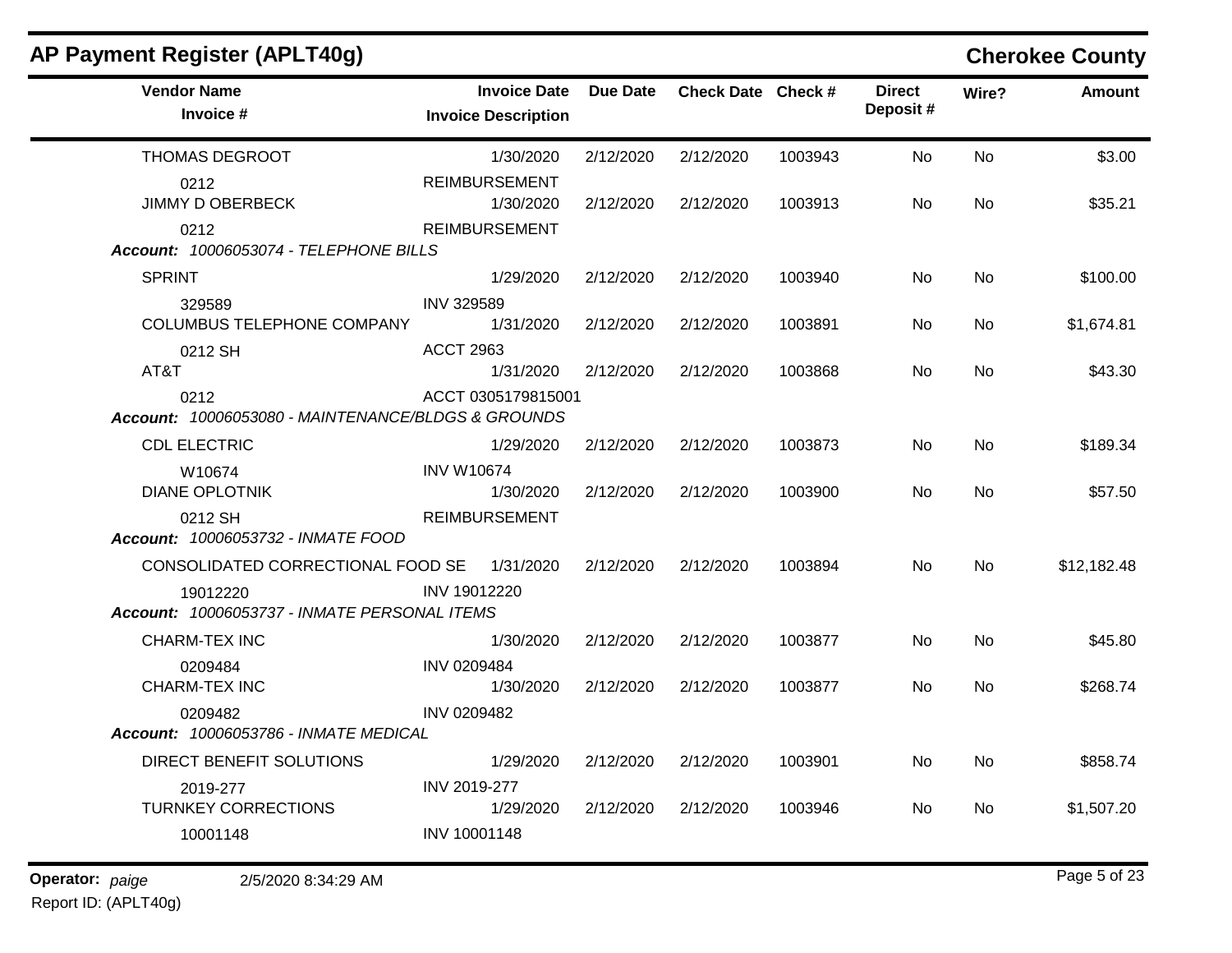| AP Payment Register (APLT40g)                           |                                                   |                 |                    |         |                           |           | <b>Cherokee County</b> |
|---------------------------------------------------------|---------------------------------------------------|-----------------|--------------------|---------|---------------------------|-----------|------------------------|
| <b>Vendor Name</b><br>Invoice #                         | <b>Invoice Date</b><br><b>Invoice Description</b> | <b>Due Date</b> | Check Date Check # |         | <b>Direct</b><br>Deposit# | Wire?     | Amount                 |
| <b>Subtotal for Department: 060:</b>                    |                                                   |                 |                    |         |                           |           |                        |
| <b>DISTRICT COURT</b><br>070<br>Dept:                   |                                                   |                 |                    |         |                           |           | \$21,131.83            |
| Account: 10007053021 - PRINTING/OFFICE SUPPLIES         |                                                   |                 |                    |         |                           |           |                        |
| ETTINGER'S OFFICE SUPPLY                                | 2/3/2020                                          | 2/12/2020       | 2/12/2020          | 1003904 | No                        | No        | \$393.98               |
| 5261270<br>Account: 10007053029 - MISC SUPPLIES         | INV 5261270                                       |                 |                    |         |                           |           |                        |
| <b>CINTAS CORP</b>                                      | 2/3/2020                                          | 2/12/2020       | 2/12/2020          | 1003884 | No.                       | No        | \$7.50                 |
| 8404475697<br>Account: 10007053073 - TRANSPORTATION     | INV 8404475697                                    |                 |                    |         |                           |           |                        |
| <b>MARK D BRUCE</b>                                     | 2/3/2020                                          | 2/12/2020       | 2/12/2020          | 1003922 | No                        | No        | \$38.28                |
| 0212<br>Account: 10007053074 - TELEPHONE BILLS          | <b>TRAVEL EXPENSE</b>                             |                 |                    |         |                           |           |                        |
| COLUMBUS TELEPHONE COMPANY                              | 1/29/2020                                         | 2/12/2020       | 2/12/2020          | 1003891 | No                        | <b>No</b> | \$490.97               |
| 0212<br>Account: 10007053075 - DUES/SUBSCRIPTIONS       | <b>ACCT 7577</b>                                  |                 |                    |         |                           |           |                        |
| KANSAS BAR ASSOCIATION                                  | 2/3/2020                                          | 2/12/2020       | 2/12/2020          | 1003916 | No.                       | <b>No</b> | \$170.00               |
| 300061815<br>AMERICAN JUDGES ASSOCIATION                | INV 300061815<br>2/3/2020                         | 2/12/2020       | 2/12/2020          | 1003865 | No.                       | <b>No</b> | \$175.00               |
| 0212<br>Account: 10007053079 - MAINT/REPAIRS MACH/EQUIP | MEMBERSHIP 154261                                 |                 |                    |         |                           |           |                        |
| <b>AMERICAN MICRO</b>                                   | 2/3/2020                                          | 2/12/2020       | 2/12/2020          | 1003866 | No.                       | <b>No</b> | \$975.00               |
| 32005<br>ADVANTAGE COMPUTER ENTERPRISES IN              | <b>INV 32005</b><br>2/3/2020                      | 2/12/2020       | 2/12/2020          | 1003863 | No.                       | No        | \$37.50                |
| 75095<br>ADVANTAGE COMPUTER ENTERPRISES IN              | <b>INV 75095</b><br>2/3/2020                      | 2/12/2020       | 2/12/2020          | 1003863 | No.                       | <b>No</b> | \$37.50                |
| 74776<br>Account: 10007053083 - EQUIPMENT LEASE/RENTAL  | <b>INV 74776</b>                                  |                 |                    |         |                           |           |                        |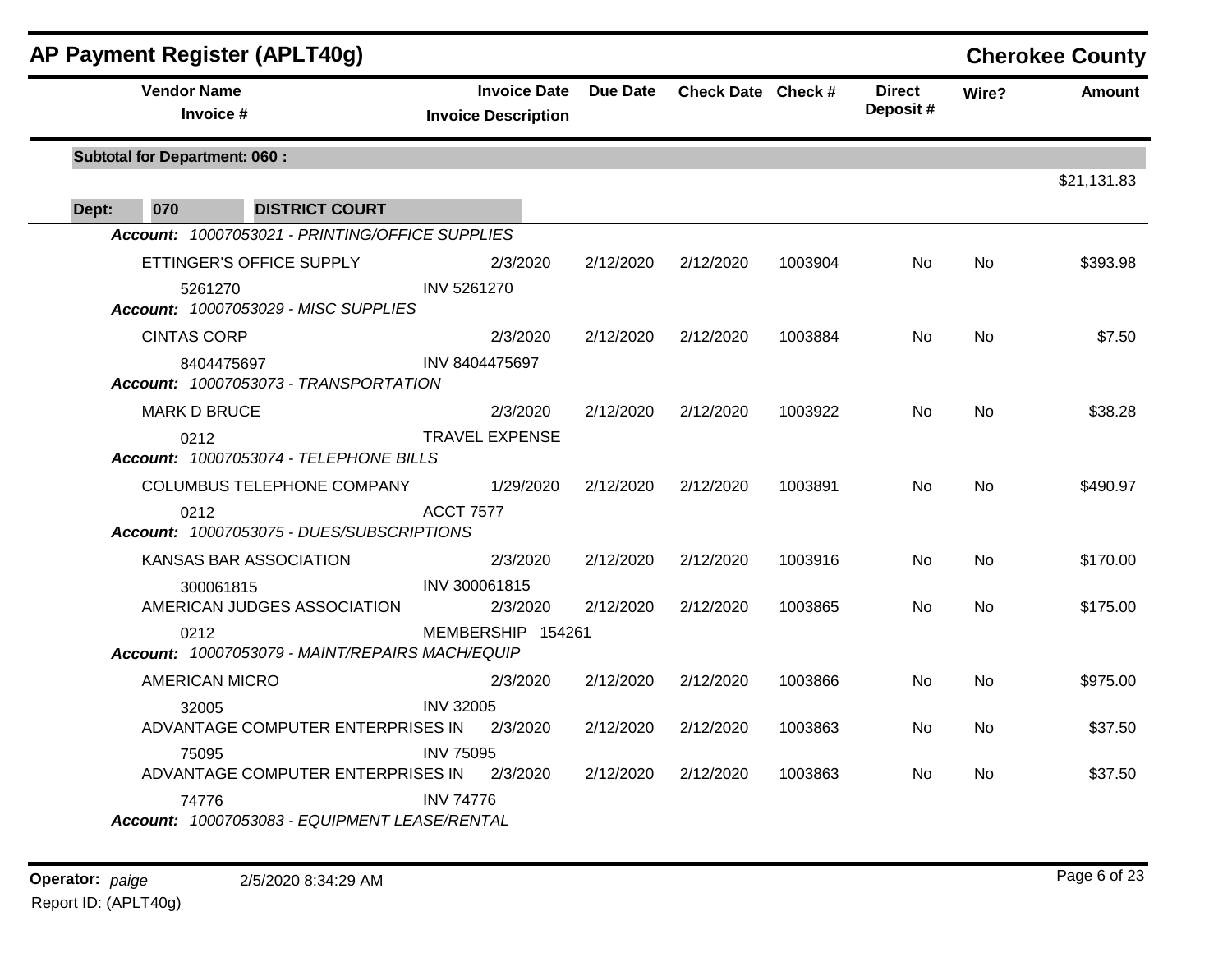| AP Payment Register (APLT40g)                              |                                                   |                 |                    |         |                           |           | <b>Cherokee County</b> |
|------------------------------------------------------------|---------------------------------------------------|-----------------|--------------------|---------|---------------------------|-----------|------------------------|
| <b>Vendor Name</b><br>Invoice #                            | <b>Invoice Date</b><br><b>Invoice Description</b> | <b>Due Date</b> | Check Date Check # |         | <b>Direct</b><br>Deposit# | Wire?     | <b>Amount</b>          |
| COPY PRODUCTS INC                                          | 2/3/2020                                          | 2/12/2020       | 2/12/2020          | 1003895 | No.                       | <b>No</b> | \$496.21               |
| 318669<br>Account: 10007053089 - OTHER CONTRACTUAL         | <b>INV 318669</b>                                 |                 |                    |         |                           |           |                        |
| <b>CANDACE BREWSTER GAYOSO</b>                             | 2/5/2020                                          | 2/12/2020       | 2/12/2020          | 1003872 | No                        | <b>No</b> | \$2,750.00             |
| 0212<br><b>DOUGLAS ROPER STEELE</b>                        | MONTHLY ATTY/CO CONTRACT<br>2/5/2020              | 2/12/2020       | 2/12/2020          | 1003902 | No                        | No.       | \$2,750.00             |
| 0212<br><b>MELANIE BINGHAM</b>                             | MONTHLY ATTY/CO CONTRACT<br>2/5/2020              | 2/12/2020       | 2/12/2020          | 1003925 | No.                       | No        | \$2,750.00             |
| 0212<br>JOANNA L DERFELT                                   | MONTHLY ATTY/CO CONTRACT<br>2/5/2020              | 2/12/2020       | 2/12/2020          | 1003914 | No.                       | No.       | \$2,750.00             |
| 0212<br><b>Subtotal for Department: 070:</b>               | MONTHLY ATTY/CO CONTRACT                          |                 |                    |         |                           |           | \$13,821.94            |
| 080<br><b>COURTHOUSE</b><br>Dept:                          |                                                   |                 |                    |         |                           |           |                        |
| Account: 10008053040 - JANITORIAL SUPPLIES                 |                                                   |                 |                    |         |                           |           |                        |
| ETTINGER'S OFFICE SUPPLY                                   | 1/29/2020                                         | 2/12/2020       | 2/12/2020          | 1003904 | No.                       | <b>No</b> | \$71.98                |
| 5259210<br>Account: 10008053042 - BREAKROOM SUPPLIES       | INV 5259210                                       |                 |                    |         |                           |           |                        |
| <b>CULLIGAN OF JOPLIN</b>                                  | 2/3/2020                                          | 2/12/2020       | 2/12/2020          | 1003897 | No.                       | <b>No</b> | \$30.70                |
| 159572<br>Account: 10008053074 - UTILITIES/TELEPHONE BILLS | <b>INV 159572</b>                                 |                 |                    |         |                           |           |                        |
| EMPIRE DISTRICT ELECTRIC COMPANY                           | 1/29/2020                                         | 2/12/2020       | 2/12/2020          | 1003903 | No                        | <b>No</b> | \$2,010.69             |
| 0212<br><b>COLUMBUS TELEPHONE COMPANY</b>                  | ACCT 305532-35-0<br>1/29/2020                     | 2/12/2020       | 2/12/2020          | 1003891 | No.                       | <b>No</b> | \$1,015.72             |
| 0212<br>Account: 10008053080 - MAINTENANCE/BLDGS & GROUNDS | <b>ACCT 7577</b>                                  |                 |                    |         |                           |           |                        |
| TRUE VALUE COLUMBUS                                        | 1/29/2020                                         | 2/12/2020       | 2/12/2020          | 1003945 | No                        | No.       | \$3.39                 |
| A396545                                                    | <b>TRANS A396545</b>                              |                 |                    |         |                           |           |                        |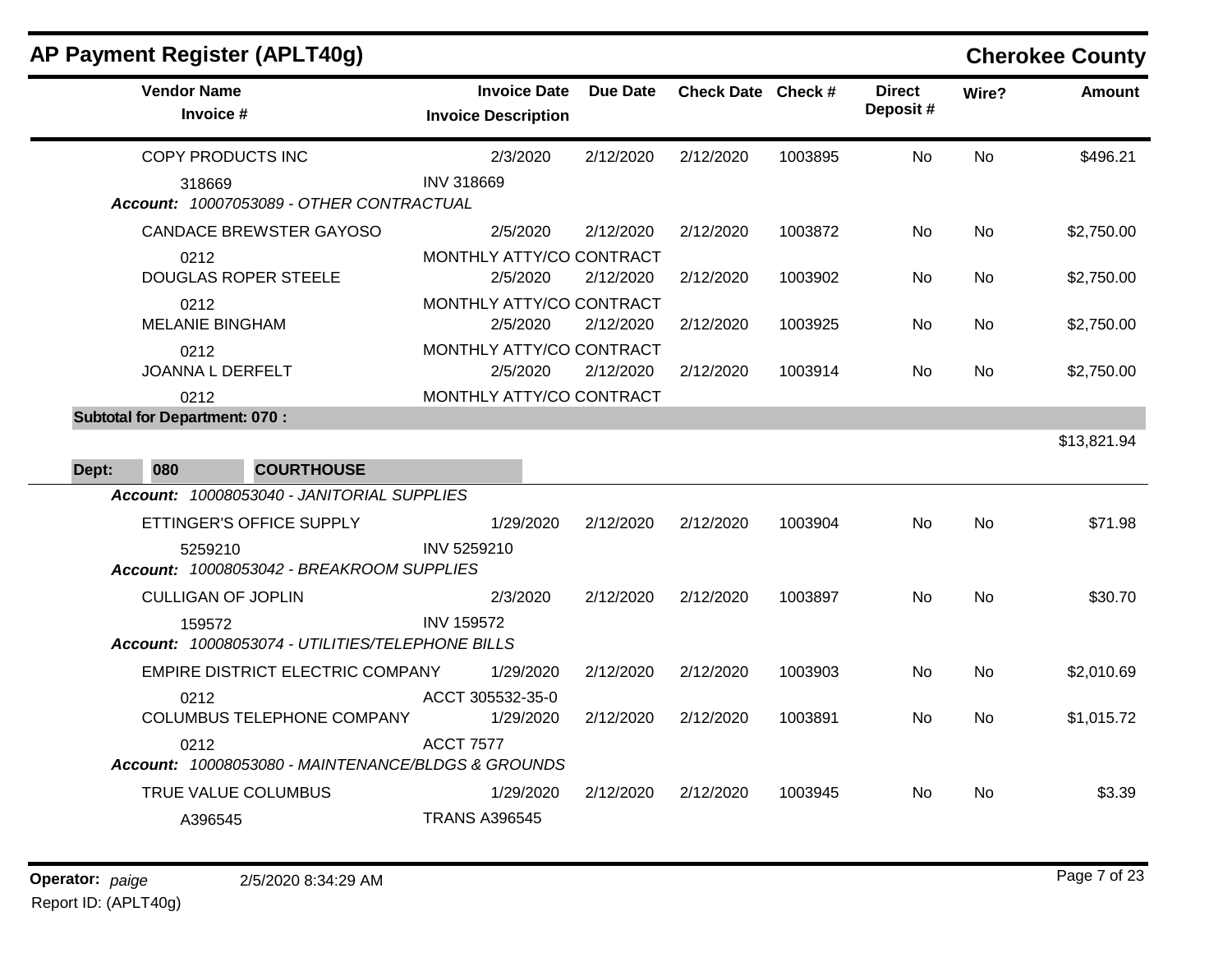| AP Payment Register (APLT40g)                            |                                                   |                 |                    |         |                           |           | <b>Cherokee County</b> |
|----------------------------------------------------------|---------------------------------------------------|-----------------|--------------------|---------|---------------------------|-----------|------------------------|
| <b>Vendor Name</b><br>Invoice #                          | <b>Invoice Date</b><br><b>Invoice Description</b> | <b>Due Date</b> | Check Date Check # |         | <b>Direct</b><br>Deposit# | Wire?     | <b>Amount</b>          |
| MID CONTINENTAL RESORATION CO., INC. 1/29/2020           |                                                   | 2/12/2020       | 2/12/2020          | 1003927 | No                        | <b>No</b> | \$1,686.07             |
| 1327402<br>TRUE VALUE COLUMBUS                           | INV 13274-02<br>1/29/2020                         | 2/12/2020       | 2/12/2020          | 1003945 | No                        | No        | \$32.99                |
| A396677<br>QUALITY PEST CONTROL INC                      | <b>TRANS A396677</b><br>1/31/2020                 | 2/12/2020       | 2/12/2020          | 1003934 | No                        | No        | \$50.00                |
| 0212<br>TRUE VALUE COLUMBUS                              | <b>MONTHLY SPRAY</b><br>1/29/2020                 | 2/12/2020       | 2/12/2020          | 1003945 | No                        | <b>No</b> | \$15.98                |
| A396537<br>Account: 10008053083 - EQUIPMENT LEASE/RENTAL | <b>TRANS A396537</b>                              |                 |                    |         |                           |           |                        |
| <b>CULLIGAN OF JOPLIN</b>                                | 2/4/2020                                          | 2/12/2020       | 2/12/2020          | 1003897 | No                        | No        | \$6.50                 |
| 160354<br>Account: 10008053089 - OTHER CONTRACTUAL       | <b>INV 160354</b>                                 |                 |                    |         |                           |           |                        |
| DERFELT FUNERAL HOME                                     | 1/29/2020                                         | 2/12/2020       | 2/12/2020          | 1003899 | No                        | No        | \$3,887.50             |
| 2020-001                                                 | INV 2020-001                                      |                 |                    |         |                           |           |                        |
| <b>Subtotal for Department: 080:</b>                     |                                                   |                 |                    |         |                           |           | \$8,811.52             |
| 090<br><b>EMERGENCY PREPAREDNESS</b><br>Dept:            |                                                   |                 |                    |         |                           |           |                        |
| Account: 10009053072 - GAS, ELECTRIC, WATER              |                                                   |                 |                    |         |                           |           |                        |
| EMPIRE DISTRICT ELECTRIC COMPANY                         | 1/29/2020                                         | 2/12/2020       | 2/12/2020          | 1003903 | No                        | No        | \$33.31                |
| 0212 EP<br>EMPIRE DISTRICT ELECTRIC COMPANY              | 122003-47-968<br>1/29/2020                        | 2/12/2020       | 2/12/2020          | 1003903 | No                        | No        | \$21.13                |
| 0212 EP<br>EMPIRE DISTRICT ELECTRIC COMPANY              | 122003-47-849<br>1/29/2020                        | 2/12/2020       | 2/12/2020          | 1003903 | No                        | No        | \$21.13                |
| 0212 EP<br>EMPIRE DISTRICT ELECTRIC COMPANY              | 122003-47-549<br>1/29/2020                        | 2/12/2020       | 2/12/2020          | 1003903 | No.                       | No.       | \$35.40                |
| 0212 EP<br>Account: 10009053074 - TELEPHONE BILLS        | 122003-47-002                                     |                 |                    |         |                           |           |                        |
| COLUMBUS TELEPHONE COMPANY                               | 1/29/2020                                         | 2/12/2020       | 2/12/2020          | 1003891 | No                        | No        | \$83.66                |
| 0212                                                     | <b>ACCT 7577</b>                                  |                 |                    |         |                           |           |                        |
| Operator: paige<br>2/5/2020 8:34:29 AM                   |                                                   |                 |                    |         |                           |           | Page 8 of 23           |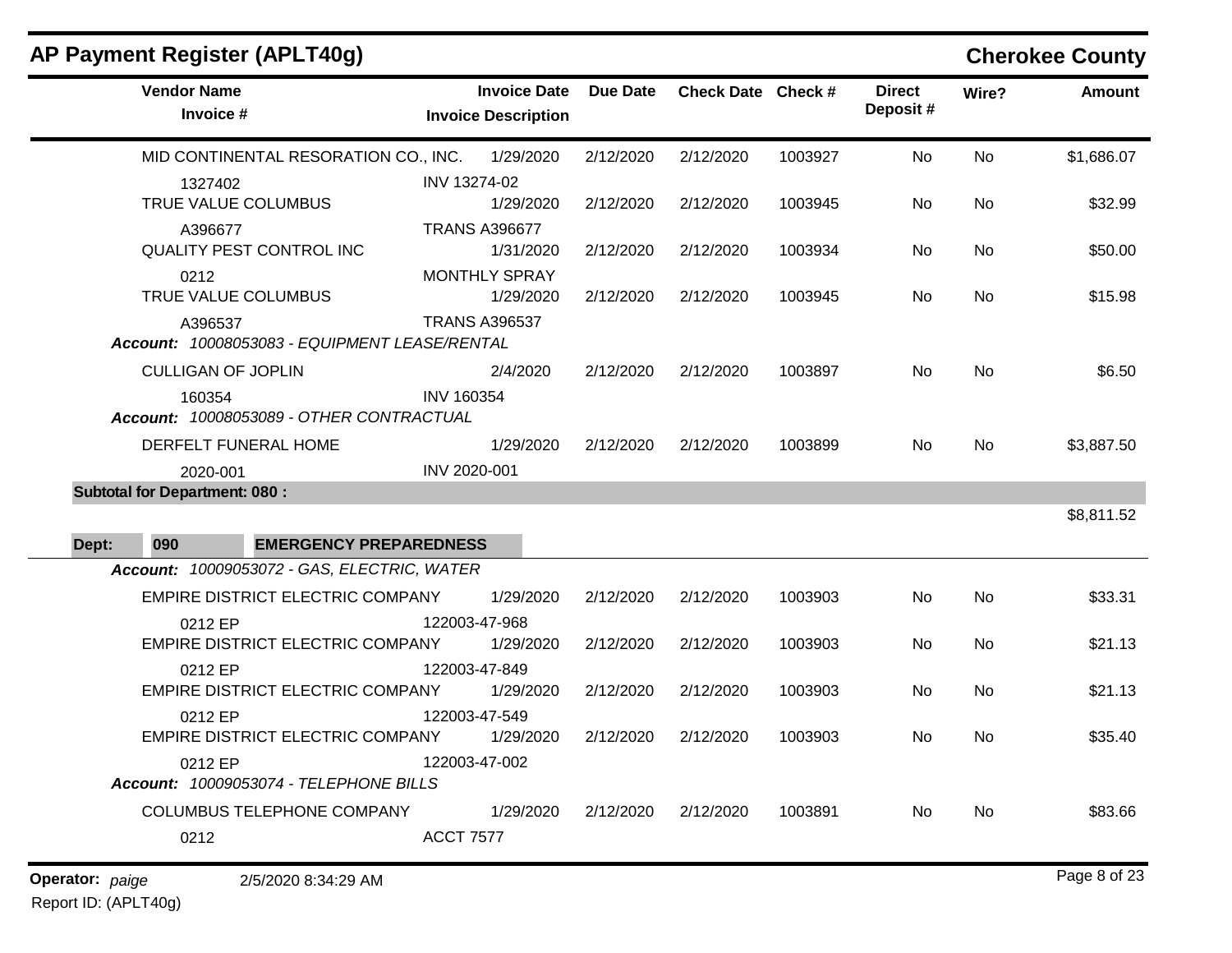|       |                                       | AP Payment Register (APLT40g)                   |                                                   |                 |                    |         |                           |       | <b>Cherokee County</b> |
|-------|---------------------------------------|-------------------------------------------------|---------------------------------------------------|-----------------|--------------------|---------|---------------------------|-------|------------------------|
|       | <b>Vendor Name</b><br>Invoice #       |                                                 | <b>Invoice Date</b><br><b>Invoice Description</b> | <b>Due Date</b> | Check Date Check # |         | <b>Direct</b><br>Deposit# | Wire? | <b>Amount</b>          |
|       |                                       | Account: 10009053088 - PROFESSIONAL DEVELOPMENT |                                                   |                 |                    |         |                           |       |                        |
|       |                                       | <b>COLUMBUS NEWS REPORT</b>                     | 1/29/2020                                         | 2/12/2020       | 2/12/2020          | 1003890 | No                        | No    | \$135.00               |
|       | 0212                                  |                                                 | 12 MONTH SUBSCRIPTION, EMER MGT                   |                 |                    |         |                           |       |                        |
|       | <b>Subtotal for Department: 090:</b>  |                                                 |                                                   |                 |                    |         |                           |       |                        |
|       |                                       |                                                 |                                                   |                 |                    |         |                           |       | \$329.63               |
| Dept: | 095                                   | <b>HUMAN RESOURCE</b>                           |                                                   |                 |                    |         |                           |       |                        |
|       |                                       | Account: 10009553021 - PRINTING/OFFICE SUPPLIES |                                                   |                 |                    |         |                           |       |                        |
|       |                                       | ETTINGER'S OFFICE SUPPLY                        | 1/29/2020                                         | 2/12/2020       | 2/12/2020          | 1003904 | No.                       | No    | \$68.38                |
|       | 526129-0                              |                                                 | INV #526129                                       |                 |                    |         |                           |       |                        |
|       |                                       | ETTINGER'S OFFICE SUPPLY                        | 1/29/2020<br>INV 5259230                          | 2/12/2020       | 2/12/2020          | 1003904 | No                        | No    | \$79.91                |
|       | 5259230                               | Account: 10009553074 - TELEPHONE BILLS          |                                                   |                 |                    |         |                           |       |                        |
|       |                                       | COLUMBUS TELEPHONE COMPANY                      | 1/29/2020                                         | 2/12/2020       | 2/12/2020          | 1003891 | No                        | No    | \$40.10                |
|       | 0212                                  |                                                 | <b>ACCT 7577</b>                                  |                 |                    |         |                           |       |                        |
|       | <b>Subtotal for Department: 095 :</b> |                                                 |                                                   |                 |                    |         |                           |       |                        |
|       |                                       |                                                 |                                                   |                 |                    |         |                           |       | \$188.39               |
| Dept: | 150                                   | <b>COMPUTER PROGRAMMING</b>                     |                                                   |                 |                    |         |                           |       |                        |
|       |                                       | Account: 10015053074 - TELEPHONE BILLS          |                                                   |                 |                    |         |                           |       |                        |
|       |                                       | COLUMBUS TELEPHONE COMPANY                      | 1/29/2020                                         | 2/12/2020       | 2/12/2020          | 1003891 | No                        | No    | \$110.00               |
|       | 0212                                  | Account: 10015053089 - OTHER CONTRACTUAL        | <b>ACCT 7577</b>                                  |                 |                    |         |                           |       |                        |
|       | <b>STRONGHOLD DATA</b>                |                                                 | 2/3/2020                                          | 2/12/2020       | 2/12/2020          | 1003941 | No                        | No    | \$4,791.70             |
|       | 31833                                 |                                                 | <b>INV 31833</b>                                  |                 |                    |         |                           |       |                        |
|       | NEX-TECH                              |                                                 | 2/3/2020                                          | 2/12/2020       | 2/12/2020          | 1003931 | No.                       | No    | \$2.50                 |
|       | 0212                                  |                                                 | ACCT 403167                                       |                 |                    |         |                           |       |                        |
|       | <b>Subtotal for Department: 150:</b>  |                                                 |                                                   |                 |                    |         |                           |       | \$4,904.20             |
|       | 190                                   | 911 MAPPING                                     |                                                   |                 |                    |         |                           |       |                        |
| Dept: |                                       |                                                 |                                                   |                 |                    |         |                           |       |                        |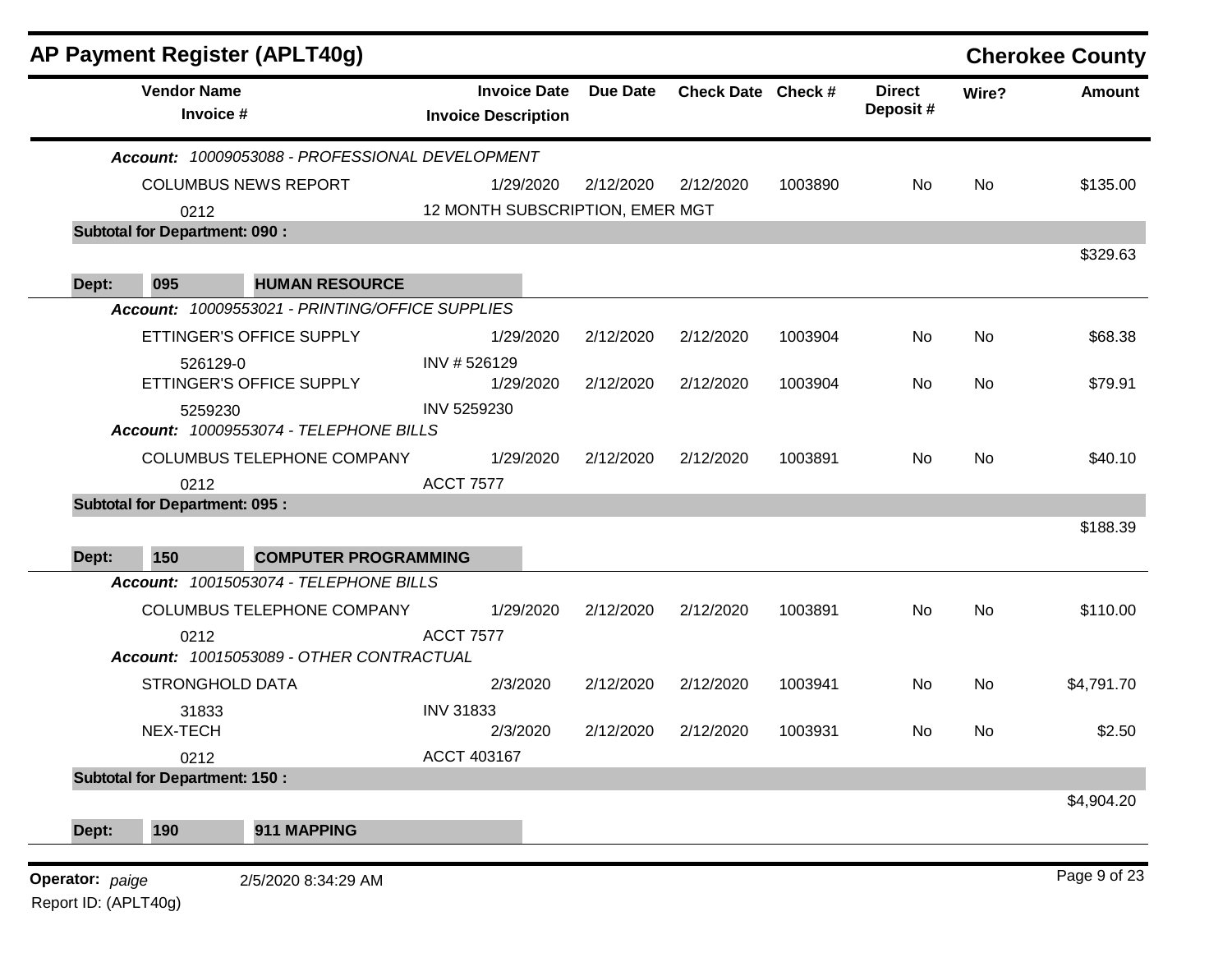|                  |                                | AP Payment Register (APLT40g)                  |                            |                     |           |                    |         |                           |       | <b>Cherokee County</b> |
|------------------|--------------------------------|------------------------------------------------|----------------------------|---------------------|-----------|--------------------|---------|---------------------------|-------|------------------------|
|                  |                                | <b>Vendor Name</b><br>Invoice #                | <b>Invoice Description</b> | <b>Invoice Date</b> | Due Date  | Check Date Check # |         | <b>Direct</b><br>Deposit# | Wire? | <b>Amount</b>          |
|                  |                                | Account: 10019053074 - TELEPHONE BILLS         |                            |                     |           |                    |         |                           |       |                        |
|                  |                                | COLUMBUS TELEPHONE COMPANY                     |                            | 1/29/2020           | 2/12/2020 | 2/12/2020          | 1003891 | No.                       | No    | \$89.81                |
|                  |                                | 0212                                           | <b>ACCT 7577</b>           |                     |           |                    |         |                           |       |                        |
|                  |                                | <b>Subtotal for Department: 190:</b>           |                            |                     |           |                    |         |                           |       |                        |
|                  | 500                            | <b>SOLID WASTE RECYCLING</b>                   |                            |                     |           |                    |         |                           |       | \$89.81                |
| Dept:            |                                | Account: 10050053502 - SOLID WASTE EXPENSES    |                            |                     |           |                    |         |                           |       |                        |
|                  |                                |                                                |                            |                     |           |                    |         |                           |       |                        |
|                  |                                | HARBOR FREIGHT TOOLS                           |                            | 1/29/2020           | 2/12/2020 | 2/12/2020          | 1003909 | No.                       | No    | \$33.58                |
|                  |                                | 907943<br><b>Subtotal for Department: 500:</b> | <b>INV 907943</b>          |                     |           |                    |         |                           |       |                        |
|                  |                                |                                                |                            |                     |           |                    |         |                           |       | \$33.58                |
|                  | <b>Subtotal for Fund: 100:</b> |                                                |                            |                     |           |                    |         |                           |       |                        |
|                  |                                |                                                |                            |                     |           |                    |         |                           |       | \$51,817.17            |
|                  |                                |                                                |                            |                     |           |                    |         |                           |       |                        |
| Fund:            | 103                            | <b>TECHNOLOGY FUND</b>                         |                            |                     |           |                    |         |                           |       |                        |
| Dept:            | 000                            | <b>NON-DEPARTMENTAL</b>                        |                            |                     |           |                    |         |                           |       |                        |
|                  |                                | Account: 10300053300 - MISC PAID OUT           |                            |                     |           |                    |         |                           |       |                        |
|                  |                                | <b>SUMNERONE</b>                               |                            | 1/29/2020           | 2/12/2020 | 2/12/2020          | 1003942 | No                        | No    | \$148.66               |
|                  |                                | 2421466                                        | INV 2421466                |                     |           |                    |         |                           |       |                        |
|                  |                                | <b>Subtotal for Department: 000:</b>           |                            |                     |           |                    |         |                           |       |                        |
|                  |                                |                                                |                            |                     |           |                    |         |                           |       | \$148.66               |
|                  | <b>Subtotal for Fund: 103:</b> |                                                |                            |                     |           |                    |         |                           |       |                        |
|                  |                                |                                                |                            |                     |           |                    |         |                           |       | \$148.66               |
| <b>Fund: 104</b> |                                | TREASURER TECHNOLOG                            |                            |                     |           |                    |         |                           |       |                        |
| Dept:            | 000                            | <b>NON-DEPARTMENTAL</b>                        |                            |                     |           |                    |         |                           |       |                        |
|                  |                                | Account: 10400053300 - MISC PAID OUT           |                            |                     |           |                    |         |                           |       |                        |
|                  |                                | STRONGHOLD DATA                                |                            | 1/29/2020           | 2/12/2020 | 2/12/2020          | 1003941 | No                        | No    | \$266.61               |
|                  |                                | 31704                                          | <b>INV 31704</b>           |                     |           |                    |         |                           |       |                        |
| Operator: paige  | Report ID: (APLT40g)           | 2/5/2020 8:34:29 AM                            |                            |                     |           |                    |         |                           |       | Page 10 of 23          |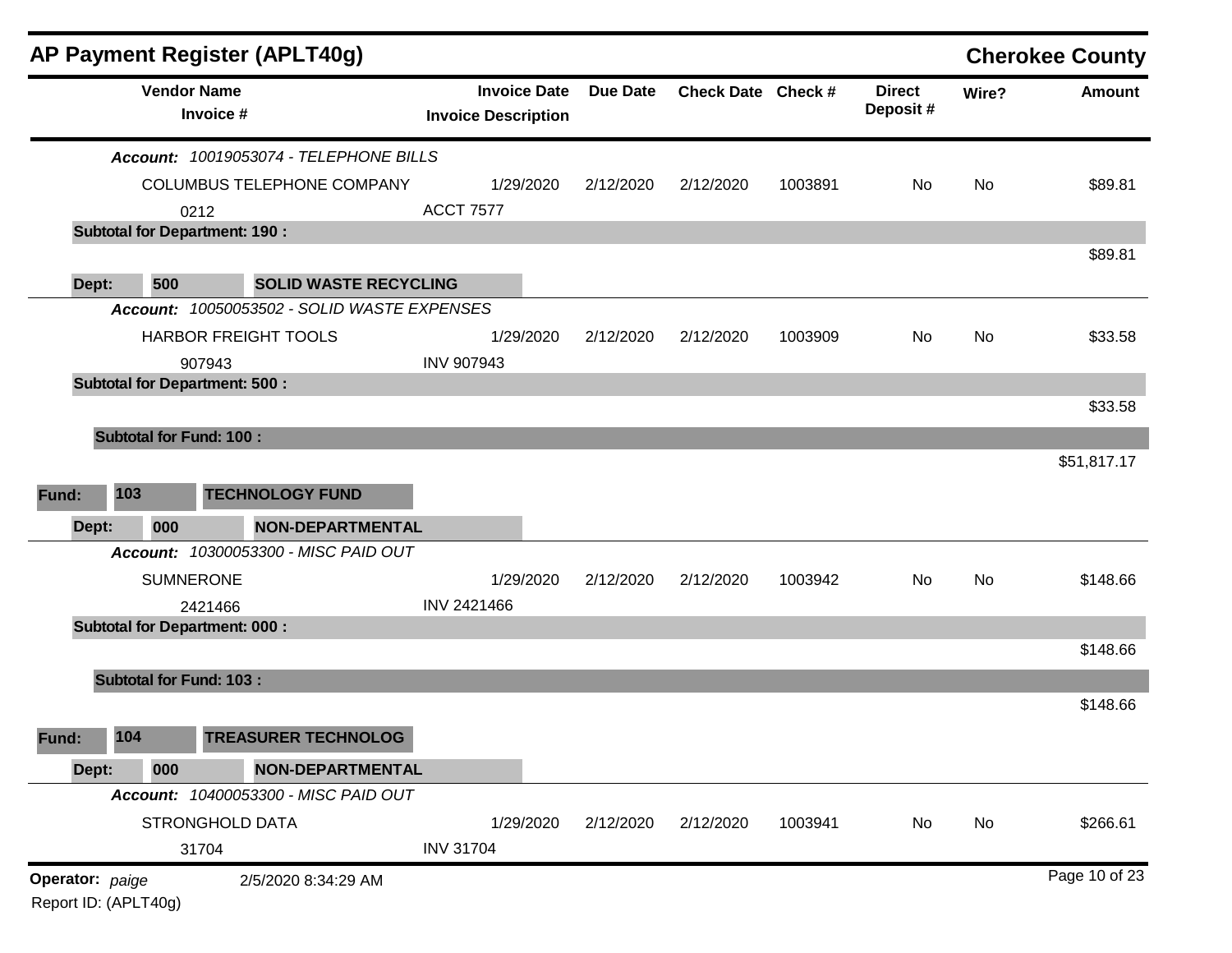|       |       |                    | AP Payment Register (APLT40g)                                    |                                                   |                 |                    |         |                           |       | <b>Cherokee County</b> |
|-------|-------|--------------------|------------------------------------------------------------------|---------------------------------------------------|-----------------|--------------------|---------|---------------------------|-------|------------------------|
|       |       | <b>Vendor Name</b> | Invoice #                                                        | <b>Invoice Date</b><br><b>Invoice Description</b> | <b>Due Date</b> | Check Date Check # |         | <b>Direct</b><br>Deposit# | Wire? | Amount                 |
|       |       |                    | <b>Subtotal for Department: 000:</b>                             |                                                   |                 |                    |         |                           |       | \$266.61               |
|       |       |                    | <b>Subtotal for Fund: 104:</b>                                   |                                                   |                 |                    |         |                           |       |                        |
| Fund: | 110   |                    | <b>ROAD AND BRIDGE</b>                                           |                                                   |                 |                    |         |                           |       | \$266.61               |
|       | Dept: | 000                | <b>NON-DEPARTMENTAL</b>                                          |                                                   |                 |                    |         |                           |       |                        |
|       |       |                    | Account: 11000053030 - GASOLINE                                  |                                                   |                 |                    |         |                           |       |                        |
|       |       |                    | JIM WOODS MARKETING INC                                          | 1/22/2020                                         | 2/12/2020       | 2/12/2020          | 1003912 | No                        | No    | \$19,861.09            |
|       |       |                    | 0035192-IN HWY<br>Account: 11000053031 - DIESEL FUEL             | INV # 0035192-IN                                  |                 |                    |         |                           |       |                        |
|       |       |                    | MFA OIL - NEOSHO 1055                                            | 1/29/2020                                         | 2/12/2020       | 2/12/2020          | 1003926 | No                        | No    | \$496.64               |
|       |       |                    | 1518751 HWY<br>MFA OIL - NEOSHO 1055                             | INV #1518751<br>1/27/2020                         | 2/12/2020       | 2/12/2020          | 1003926 | No                        | No    | \$232.87               |
|       |       |                    | 1512799 HWY<br>MFA OIL - NEOSHO 1055                             | INV #1512799<br>1/29/2020                         | 2/12/2020       | 2/12/2020          | 1003926 | No                        | No    | \$1,711.83             |
|       |       |                    | 1519564 HWY                                                      | INV #1519564                                      |                 |                    |         |                           |       |                        |
|       |       |                    | MFA OIL - NEOSHO 1055                                            | 1/27/2020                                         | 2/12/2020       | 2/12/2020          | 1003926 | No                        | No    | \$481.52               |
|       |       |                    | 1512797 HWY<br>Account: 11000053032 - OIL/GREASE                 | INV #1512797                                      |                 |                    |         |                           |       |                        |
|       |       |                    | FROST OIL COMPANY                                                | 1/22/2020                                         | 2/12/2020       | 2/12/2020          | 1003907 | No                        | No    | \$3,213.51             |
|       |       |                    | 0198979-IN HWY<br>Account: 11000053037 - SIGNS/POSTS             | INV # 0198979-IN                                  |                 |                    |         |                           |       |                        |
|       |       |                    | NATIONAL SIGN CO INC                                             | 1/24/2020                                         | 2/12/2020       | 2/12/2020          | 1003929 | No                        | No    | \$1,163.00             |
|       |       |                    | IN-192382 HWY<br>Account: 11000053042 - BREAKROOM SUPPLIES       | INV # IN-192382                                   |                 |                    |         |                           |       |                        |
|       |       |                    | APPLEMARKET                                                      | 1/28/2020                                         | 2/12/2020       | 2/12/2020          | 1003867 | No                        | No    | \$14.59                |
|       |       |                    | 31212115 HWY<br>Account: 11000053074 - UTILITIES/TELEPHONE BILLS | INV #31212115                                     |                 |                    |         |                           |       |                        |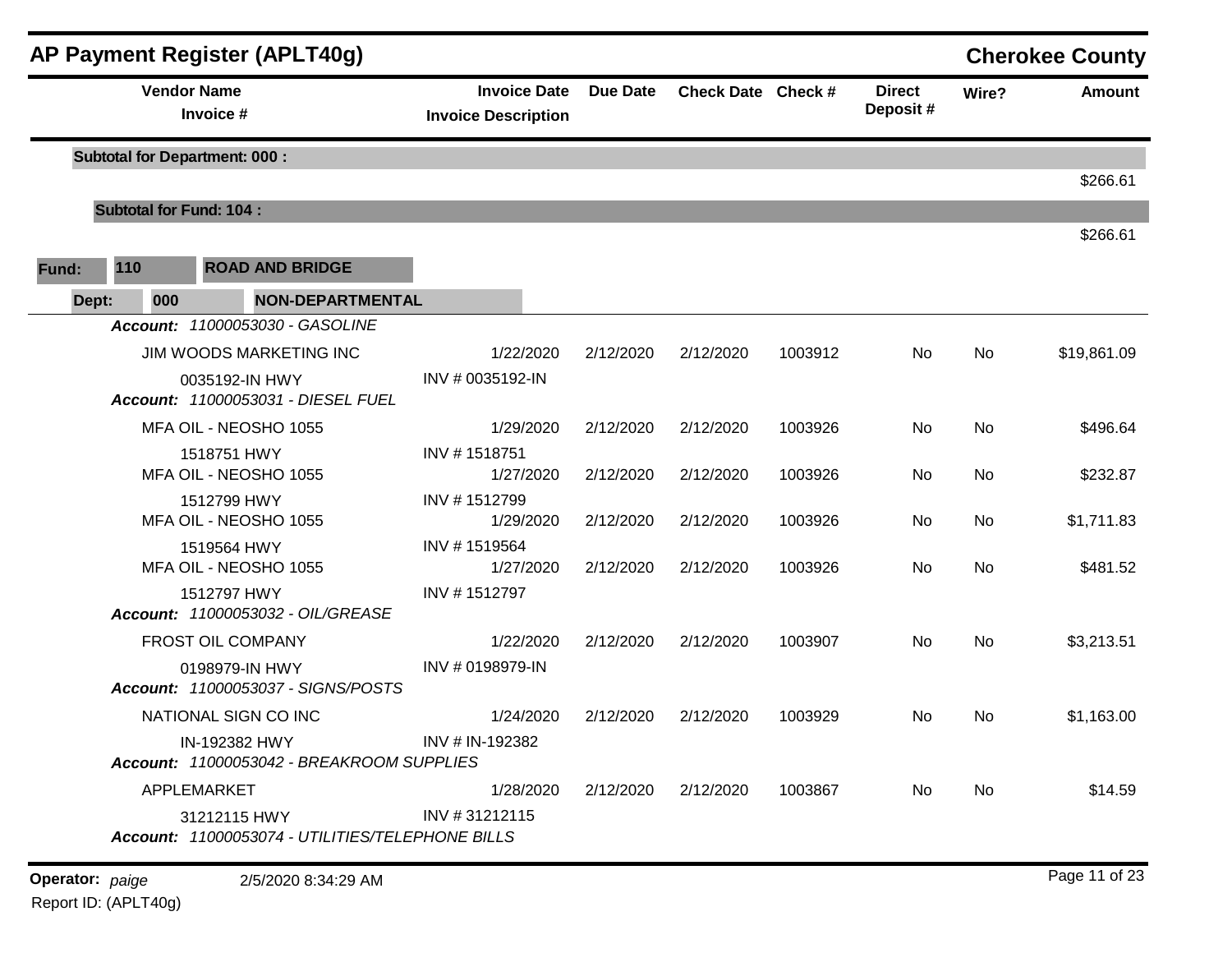## **AP Payment Register (APLT40g) Cherokee County**

| <b>Vendor Name</b><br>Invoice #                                 | <b>Invoice Date</b><br><b>Invoice Description</b> | <b>Due Date</b> | Check Date Check # |         | <b>Direct</b><br>Deposit# | Wire?     | Amount   |
|-----------------------------------------------------------------|---------------------------------------------------|-----------------|--------------------|---------|---------------------------|-----------|----------|
| <b>KANSAS GAS SERVICE</b>                                       | 1/29/2020                                         | 2/12/2020       | 2/12/2020          | 1003917 | <b>No</b>                 | No        | \$993.41 |
| 510148149119141118 LOT                                          | INV #510148149119141118                           |                 |                    |         |                           |           |          |
| <b>COLUMBUS TELEPHONE COMPANY</b>                               | 1/29/2020                                         | 2/12/2020       | 2/12/2020          | 1003892 | No                        | No        | \$186.31 |
| 2586 HWY                                                        | INV # 2586                                        |                 |                    |         |                           |           |          |
| <b>KANSAS GAS SERVICE</b>                                       | 1/29/2020                                         | 2/12/2020       | 2/12/2020          | 1003917 | No                        | No        | \$269.61 |
| 510738202155527000 LOT                                          | INV #510738202155527000                           |                 |                    |         |                           |           |          |
| <b>US CELLULAR</b>                                              | 1/20/2020                                         | 2/12/2020       | 2/12/2020          | 1003947 | No                        | No        | \$52.84  |
| 0353191574 HWY                                                  | INV # 0353191574                                  |                 |                    |         |                           |           |          |
| <b>CITY OF COLUMBUS</b>                                         | 1/30/2020                                         | 2/12/2020       | 2/12/2020          | 1003885 | No                        | No        | \$120.00 |
| 08-88010-00 HWY 8<br>Account: 11000053079 - MACHINERY/EQUIPMENT | INV # 08-88010-00                                 |                 |                    |         |                           |           |          |
| <b>LOUIS W SCHREINER</b>                                        | 1/23/2020                                         | 2/12/2020       | 2/12/2020          | 1003921 | No                        | No        | \$5.00   |
| 331624 HWY                                                      | <b>RUBBER STEMS</b>                               |                 |                    |         |                           |           |          |
| JOHN FABICK TRACTOR CO                                          | 1/28/2020                                         | 2/12/2020       | 2/12/2020          | 1003915 | <b>No</b>                 | <b>No</b> | \$83.38  |
| PIJ00382006 HWY                                                 | INV # PIJ00382006                                 |                 |                    |         |                           |           |          |
| JOHN FABICK TRACTOR CO                                          | 1/25/2020                                         | 2/12/2020       | 2/12/2020          | 1003915 | No                        | <b>No</b> | \$59.76  |
| PIJ00381832 HWY                                                 | INV # PIJ00381832                                 |                 |                    |         |                           |           |          |
| JOHN FABICK TRACTOR CO                                          | 1/25/2020                                         | 2/12/2020       | 2/12/2020          | 1003915 | No                        | No        | \$840.04 |
| PIJ00381831 HWY                                                 | INV # PIJ00381831                                 |                 |                    |         |                           |           |          |
| <b>FLEETPRIDE</b>                                               | 1/20/2020                                         | 2/12/2020       | 2/12/2020          | 1003906 | No                        | No        | \$211.00 |
| 43979415 HWY                                                    | INV #43979415                                     |                 |                    |         |                           |           |          |
| JOHN FABICK TRACTOR CO                                          | 1/23/2020                                         | 2/12/2020       | 2/12/2020          | 1003915 | No                        | No        | \$12.25  |
| PIJ00381689 HWY                                                 | INV # PIJ00381689                                 |                 |                    |         |                           |           |          |
| JOHN FABICK TRACTOR CO                                          | 1/23/2020                                         | 2/12/2020       | 2/12/2020          | 1003915 | No                        | No        | \$15.09  |
| PIJ00381686 HWY                                                 | INV # PIJ00381686                                 |                 |                    |         |                           |           |          |
| JOHN FABICK TRACTOR CO                                          | 1/23/2020                                         | 2/12/2020       | 2/12/2020          | 1003915 | No                        | <b>No</b> | \$1.65   |
| PIJ00381688 HWY                                                 | INV # PIJ00381688                                 |                 |                    |         |                           |           |          |
| JOHN FABICK TRACTOR CO                                          | 1/23/2020                                         | 2/12/2020       | 2/12/2020          | 1003915 | No.                       | No        | \$29.76  |
| PIJ00381687 HWY                                                 | INV # PIJ00381687                                 |                 |                    |         |                           |           |          |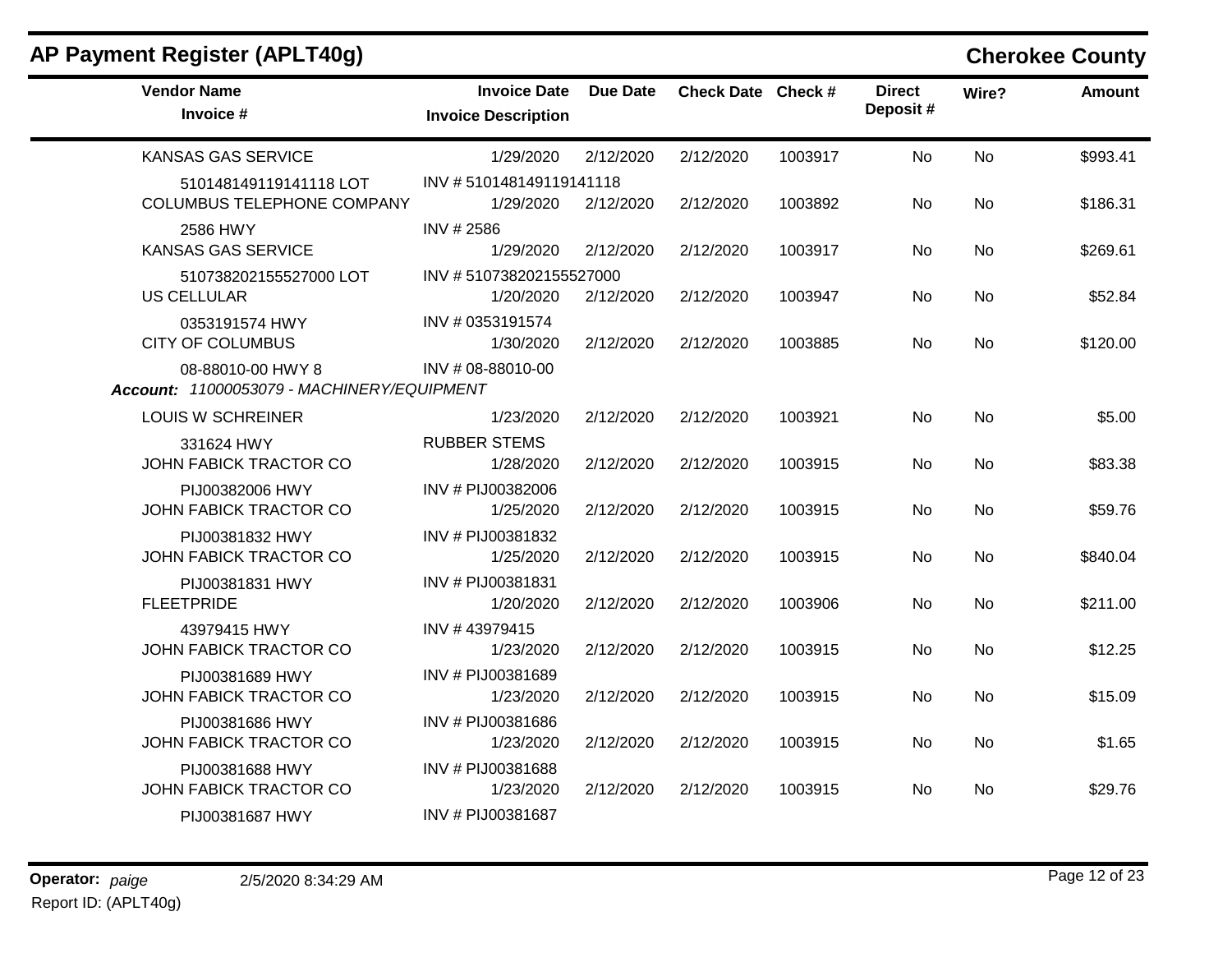| AP Payment Register (APLT40g)                      |                                                   |           |                    |         |                           |           | <b>Cherokee County</b> |
|----------------------------------------------------|---------------------------------------------------|-----------|--------------------|---------|---------------------------|-----------|------------------------|
| <b>Vendor Name</b><br>Invoice #                    | <b>Invoice Date</b><br><b>Invoice Description</b> | Due Date  | Check Date Check # |         | <b>Direct</b><br>Deposit# | Wire?     | <b>Amount</b>          |
| TRUE VALUE COLUMBUS                                | 1/29/2020                                         | 2/12/2020 | 2/12/2020          | 1003945 | <b>No</b>                 | <b>No</b> | \$52.75                |
| A396699 HWY<br>JOHN FABICK TRACTOR CO              | INV # A396699<br>1/24/2020                        | 2/12/2020 | 2/12/2020          | 1003915 | No                        | <b>No</b> | \$2.22                 |
| PIJ00381783 HWY<br>ETTINGER'S OFFICE SUPPLY        | INV # PIJ00381783<br>1/29/2020                    | 2/12/2020 | 2/12/2020          | 1003904 | No.                       | No        | \$10.99                |
| 5259230<br>ETTINGER'S OFFICE SUPPLY                | INV 5259230<br>1/29/2020                          | 2/12/2020 | 2/12/2020          | 1003904 | No                        | No        | \$72.98                |
| 526129-0 HWY<br>NATALINIS AUTOMOTIVE               | INV #526129-0<br>1/22/2020                        | 2/12/2020 | 2/12/2020          | 1003928 | No.                       | No        | \$2.99                 |
| 725540 HWY<br>NATALINIS AUTOMOTIVE                 | INV #725540<br>1/27/2020                          | 2/12/2020 | 2/12/2020          | 1003928 | No                        | No        | \$12.69                |
| 725897 HWY<br>NATALINIS AUTOMOTIVE                 | INV #725897<br>1/28/2020                          | 2/12/2020 | 2/12/2020          | 1003928 | No                        | No        | \$288.18               |
| 725972 HWY<br>JOHN FABICK TRACTOR CO               | INV #725972<br>1/24/2020                          | 2/12/2020 | 2/12/2020          | 1003915 | No                        | <b>No</b> | \$60.27                |
| PIJ00381782 HWY<br>FARMERS COOPERATIVE ASSOCIATION | INV # PIJ00381782<br>1/27/2020                    | 2/12/2020 | 2/12/2020          | 1003905 | No.                       | No        | \$7.99                 |
| 267816 HWY<br>FARMERS COOPERATIVE ASSOCIATION      | INV # 267816<br>1/28/2020                         | 2/12/2020 | 2/12/2020          | 1003905 | No.                       | No        | \$3.60                 |
| 267890 HWY<br>FARMERS COOPERATIVE ASSOCIATION      | INV #267890<br>1/29/2020                          | 2/12/2020 | 2/12/2020          | 1003905 | No                        | No        | \$9.11                 |
| 267938 HWY<br>NATALINIS AUTOMOTIVE                 | INV #267938<br>1/27/2020                          | 2/12/2020 | 2/12/2020          | 1003928 | No                        | No        | \$11.62                |
| 725849 HWY<br>NATALINIS AUTOMOTIVE                 | INV #725849<br>1/22/2020                          | 2/12/2020 | 2/12/2020          | 1003928 | No                        | No        | \$7.58                 |
| 725496 HWY<br>RIVERTON BUILDING SUPPLY INC         | INV #725496<br>1/29/2020                          | 2/12/2020 | 2/12/2020          | 1003936 | No                        | No        | \$129.95               |
| 14840 HWY<br>NATALINIS AUTOMOTIVE                  | INV #14840<br>1/21/2020                           | 2/12/2020 | 2/12/2020          | 1003928 | No                        | No        | \$80.06                |
| 725447 HWY                                         | INV #725447                                       |           |                    |         |                           |           |                        |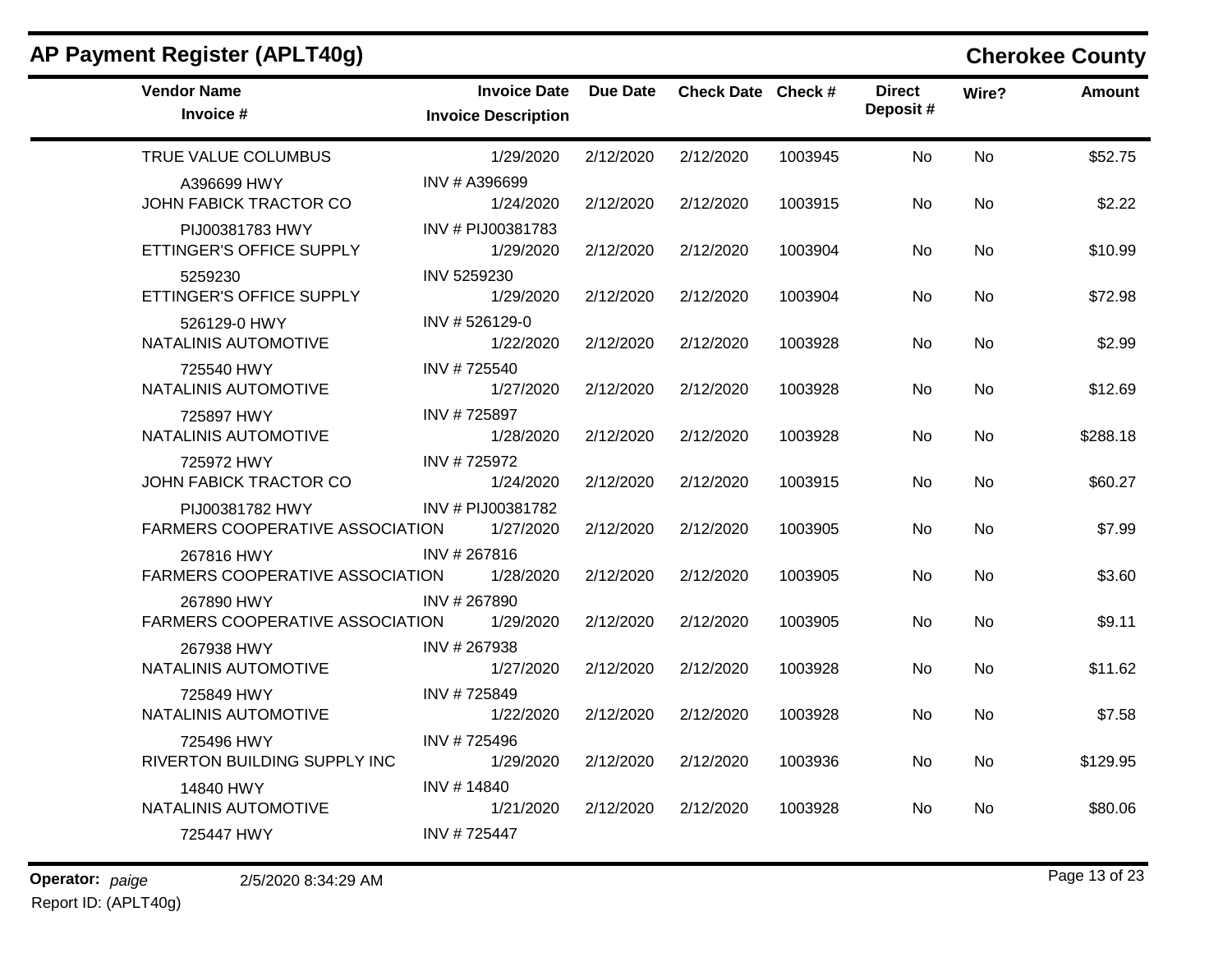| AP Payment Register (APLT40g)                                    |                                                   |                 |                    |         |                           |       | <b>Cherokee County</b> |
|------------------------------------------------------------------|---------------------------------------------------|-----------------|--------------------|---------|---------------------------|-------|------------------------|
| <b>Vendor Name</b><br>Invoice #                                  | <b>Invoice Date</b><br><b>Invoice Description</b> | <b>Due Date</b> | Check Date Check # |         | <b>Direct</b><br>Deposit# | Wire? | <b>Amount</b>          |
| <b>POWERPLAN</b>                                                 | 1/26/2020                                         | 2/12/2020       | 2/12/2020          | 1003932 | No                        | No    | \$1,011.87             |
| 87002-40937 HWY 6<br>NATALINIS AUTOMOTIVE                        | INV #87002-40937<br>1/22/2020                     | 2/12/2020       | 2/12/2020          | 1003928 | No                        | No    | (\$2.17)               |
| 725506 HWY<br>JOHN FABICK TRACTOR CO                             | INV #725506<br>2/2/2020                           | 2/12/2020       | 2/12/2020          | 1003915 | No                        | No    | \$1,325.00             |
| PIJ00382306 HWY<br>TRUE VALUE COLUMBUS                           | INV # PIJ00382306<br>1/27/2020                    | 2/12/2020       | 2/12/2020          | 1003945 | No                        | No    | \$85.86                |
| A396527 HWY<br>NATALINIS AUTOMOTIVE                              | INV # A396527<br>1/29/2020                        | 2/12/2020       | 2/12/2020          | 1003928 | No                        | No    | \$10.99                |
| 726131 HWY<br>NATALINIS AUTOMOTIVE                               | INV #726131<br>1/22/2020                          | 2/12/2020       | 2/12/2020          | 1003928 | No.                       | No    | \$294.04               |
| 725495 HWY<br>NATALINIS AUTOMOTIVE                               | INV #725495<br>1/22/2020                          | 2/12/2020       | 2/12/2020          | 1003928 | No                        | No    | \$17.50                |
| 725547 HWY<br>Account: 11000053080 - MAINTENANCE/BLDGS & GROUNDS | INV #725547                                       |                 |                    |         |                           |       |                        |
| CLEAN THE UNIFORM CO JOPLIN                                      | 1/27/2020                                         | 2/12/2020       | 2/12/2020          | 1003888 | No                        | No    | \$94.08                |
| 20116427 HWY<br>CLEAN THE UNIFORM CO JOPLIN                      | INV #20116427<br>1/20/2020                        | 2/12/2020       | 2/12/2020          | 1003888 | No                        | No    | \$13.47                |
| 20114565 HWY<br>Account: 11000053089 - OTHER CONTRACTUAL         | INV #20114565                                     |                 |                    |         |                           |       |                        |
| <b>CINTAS CORP</b>                                               | 1/17/2020                                         | 2/12/2020       | 2/12/2020          | 1003884 | No                        | No    | \$24.36                |
| 8404475696 HWY                                                   | INV #8404475696                                   |                 |                    |         |                           |       |                        |
| <b>Subtotal for Department: 000:</b>                             |                                                   |                 |                    |         |                           |       | \$33,683.13            |
|                                                                  |                                                   |                 |                    |         |                           |       |                        |
| <b>Subtotal for Fund: 110:</b>                                   |                                                   |                 |                    |         |                           |       | \$33,683.13            |
| 130<br><b>NOXIOUS WEED</b><br>Fund:                              |                                                   |                 |                    |         |                           |       |                        |
|                                                                  |                                                   |                 |                    |         |                           |       |                        |
| 000<br><b>NON-DEPARTMENTAL</b><br>Dept:                          |                                                   |                 |                    |         |                           |       |                        |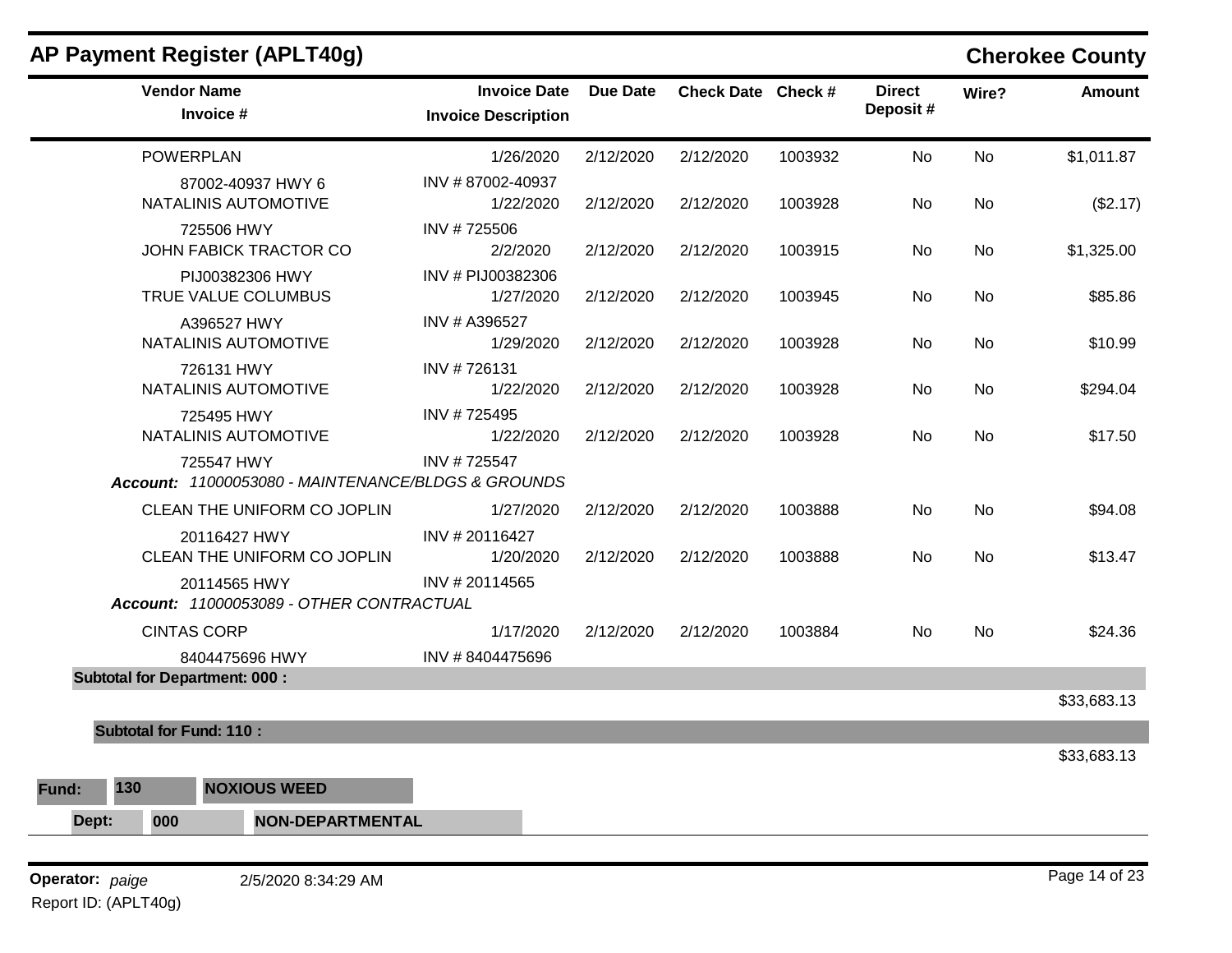| <b>Vendor Name</b>                                      | <b>Invoice Date</b>                     |                 |                    |         |                           |       |               |
|---------------------------------------------------------|-----------------------------------------|-----------------|--------------------|---------|---------------------------|-------|---------------|
| Invoice #                                               | <b>Invoice Description</b>              | <b>Due Date</b> | Check Date Check # |         | <b>Direct</b><br>Deposit# | Wire? | <b>Amount</b> |
| Account: 13000053074 - TELEPHONE BILLS                  |                                         |                 |                    |         |                           |       |               |
| COLUMBUS TELEPHONE COMPANY                              | 1/29/2020                               | 2/12/2020       | 2/12/2020          | 1003891 | No                        | No.   | \$331.51      |
| 0212 NOX<br>Account: 13000053075 - DUES/SUBSCRIPTIONS   | ACCT 2293 3 MONTHS                      |                 |                    |         |                           |       |               |
| <b>SEKWDA</b>                                           | 1/29/2020                               | 2/12/2020       | 2/12/2020          | 1003938 | No                        | No.   | \$150.00      |
| 0212<br>Account: 13000053088 - PROFESSIONAL DEVELOPMENT | 2020 DUES, CHEROKEE COUNTY              |                 |                    |         |                           |       |               |
| <b>CWDAK 67576</b>                                      | 2/4/2020                                | 2/12/2020       | 2/12/2020          | 1003898 | No                        | No.   | \$250.00      |
| 0212                                                    | ANNUAL CONFERENCE/LOGAN GRANT, CHER.CO. |                 |                    |         |                           |       |               |
| <b>Subtotal for Department: 000:</b>                    |                                         |                 |                    |         |                           |       |               |
|                                                         |                                         |                 |                    |         |                           |       | \$731.51      |
| <b>Subtotal for Fund: 130:</b>                          |                                         |                 |                    |         |                           |       |               |
| <b>HEALTH</b><br>140<br>Fund:                           |                                         |                 |                    |         |                           |       | \$731.51      |
| <b>NON-DEPARTMENTAL</b><br>Dept:<br>000                 |                                         |                 |                    |         |                           |       |               |
| Account: 14000053021 - PRINTING/OFFICE SUPPLIES         |                                         |                 |                    |         |                           |       |               |
| <b>CHASE CARD SERVICES</b>                              | 1/16/2020                               | 2/12/2020       | 2/12/2020          | 1003878 | No                        | No.   | \$279.99      |
| 01212                                                   | ACCT 4246311970005747                   |                 |                    |         |                           |       |               |
| QUILL CORPORATION                                       | 1/29/2020                               | 2/12/2020       | 2/12/2020          | 1003935 | No                        | No    | \$85.98       |
| 4040717<br><b>MCCARTY'S</b>                             | INV 4040717<br>1/29/2020                | 2/12/2020       | 2/12/2020          | 1003923 | No                        | No.   | \$4.08        |
| 01644800                                                | INV 01644800                            |                 |                    |         |                           |       |               |
| <b>MCCARTY'S</b>                                        | 1/31/2020                               | 2/12/2020       | 2/12/2020          | 1003923 | No                        | No    | \$52.46       |
| 01654600                                                | INV 01654600                            |                 |                    |         |                           |       |               |
| Account: 14000053030 - GASOLINE                         |                                         |                 |                    |         |                           |       |               |
| <b>WEX BANK</b>                                         | 2/4/2020                                | 2/12/2020       | 2/12/2020          | 1003950 | No                        | No    | \$90.15       |
| 63590940                                                | INV 63590940                            |                 |                    |         |                           |       |               |
| Account: 14000053043 - HEALTH DEPT MED SUPPLIES         |                                         |                 |                    |         |                           |       |               |
| Operator: paige<br>2/5/2020 8:34:29 AM                  |                                         |                 |                    |         |                           |       | Page 15 of 23 |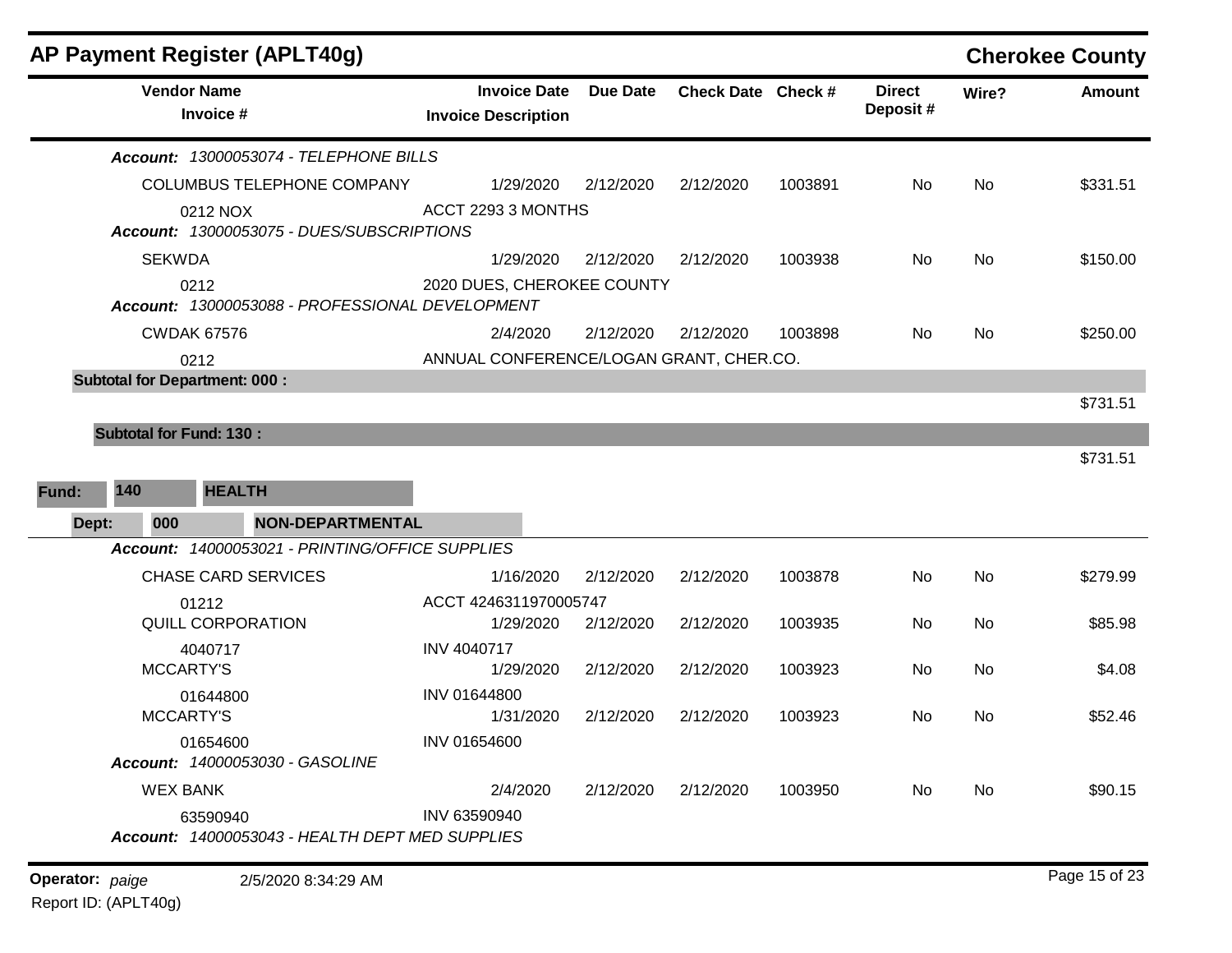| AP Payment Register (APLT40g)<br><b>Vendor Name</b>          |                      | <b>Invoice Date</b>                    | <b>Due Date</b> | Check Date Check # |         | <b>Direct</b> | Wire?     | <b>Cherokee County</b><br><b>Amount</b> |
|--------------------------------------------------------------|----------------------|----------------------------------------|-----------------|--------------------|---------|---------------|-----------|-----------------------------------------|
| Invoice #                                                    |                      | <b>Invoice Description</b>             |                 |                    |         | Deposit#      |           |                                         |
| <b>HEMOCUE INC</b>                                           |                      | 1/31/2020                              | 2/12/2020       | 2/12/2020          | 1003910 | No.           | No.       | \$132.00                                |
| 3183525<br>Account: 14000053072 - GAS, ELECTRIC, WATER/PHONE | INV 3183525          |                                        |                 |                    |         |               |           |                                         |
| <b>CITY OF COLUMBUS</b>                                      |                      | 2/3/2020                               | 2/12/2020       | 2/12/2020          | 1003886 | No            | <b>No</b> | \$60.00                                 |
| 0212<br>COLUMBUS TELEPHONE COMPANY                           | ACCT 07-1724000      | 1/31/2020                              | 2/12/2020       | 2/12/2020          | 1003891 | No.           | No.       | \$386.81                                |
| 0212 HE1<br><b>KANSAS GAS SERVICE</b>                        | <b>ACCT 2060</b>     | 2/3/2020                               | 2/12/2020       | 2/12/2020          | 1003917 | No            | No        | \$94.00                                 |
| 0212 HE<br>COLUMBUS TELEPHONE COMPANY                        |                      | ACCT 510080477 1188672 27<br>1/31/2020 | 2/12/2020       | 2/12/2020          | 1003891 | No.           | <b>No</b> | \$52.33                                 |
| 0212 HE<br>EMPIRE DISTRICT ELECTRIC COMPANY                  | <b>ACCT 2311</b>     | 1/31/2020                              | 2/12/2020       | 2/12/2020          | 1003903 | No.           | <b>No</b> | \$457.67                                |
| 0212 HE<br>Account: 14000053073 - MEETING COSTS              | ACCT 616527321       |                                        |                 |                    |         |               |           |                                         |
| <b>CHASE CARD SERVICES</b>                                   |                      | 1/16/2020                              | 2/12/2020       | 2/12/2020          | 1003878 | No.           | <b>No</b> | \$110.00                                |
| 01212<br>Account: 14000053076 - PROFESSIONAL SERVICES        |                      | ACCT 4246311970005747                  |                 |                    |         |               |           |                                         |
| QUALITY PEST CONTROL INC                                     |                      | 1/31/2020                              | 2/12/2020       | 2/12/2020          | 1003934 | No            | <b>No</b> | \$50.00                                 |
| 0212 he<br>CRAW-KAN TELEPHONE COOPERATIVE INC 2/3/2020       | <b>MONTHLY SPRAY</b> |                                        | 2/12/2020       | 2/12/2020          | 1003896 | No.           | No.       | \$21.25                                 |
| 0212<br>Account: 14000053182 - CONTRACTS                     | ACCT 129793          |                                        |                 |                    |         |               |           |                                         |
| MEDICAL WASTE SERVICES                                       |                      | 1/31/2020                              | 2/12/2020       | 2/12/2020          | 1003924 | No            | No.       | \$99.00                                 |
| W93790                                                       | <b>INV W93790</b>    |                                        |                 |                    |         |               |           |                                         |
| <b>Subtotal for Department: 000:</b>                         |                      |                                        |                 |                    |         |               |           |                                         |

\$1,975.72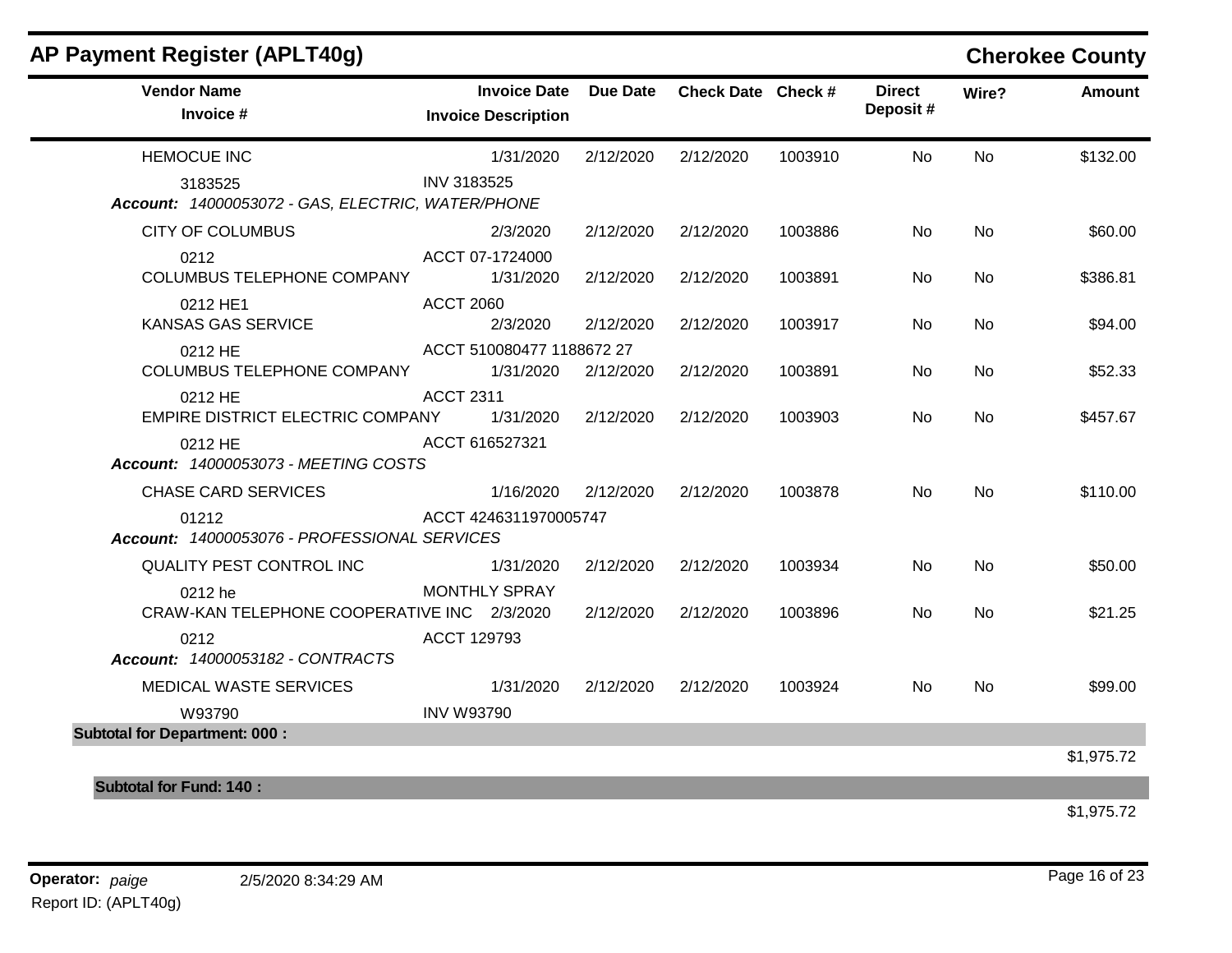|                 |                                | AP Payment Register (APLT40g)                |                                                   |                 |                    |         |                           |       | <b>Cherokee County</b> |
|-----------------|--------------------------------|----------------------------------------------|---------------------------------------------------|-----------------|--------------------|---------|---------------------------|-------|------------------------|
|                 | <b>Vendor Name</b>             | Invoice #                                    | <b>Invoice Date</b><br><b>Invoice Description</b> | <b>Due Date</b> | Check Date Check # |         | <b>Direct</b><br>Deposit# | Wire? | <b>Amount</b>          |
| Fund:           | 220                            | <b>AMBULANCE</b>                             |                                                   |                 |                    |         |                           |       |                        |
| Dept:           | 000                            | <b>NON-DEPARTMENTAL</b>                      |                                                   |                 |                    |         |                           |       |                        |
|                 |                                | Account: 22000053089 - OTHER CONTRACTUAL     |                                                   |                 |                    |         |                           |       |                        |
|                 |                                | CHEROKEE COUNTY AMBULANCE-DIST #3            | 2/5/2020                                          | 2/12/2020       | 2/12/2020          | 1003881 | No                        | No    | \$16,877.33            |
|                 |                                | 0212                                         | <b>MONTHLY SUBSIDY</b>                            |                 |                    |         |                           |       |                        |
|                 |                                | CHEROKEE COUNTY AMBULANCE-DIST #2            | 2/5/2020                                          | 2/12/2020       | 2/12/2020          | 1003880 | No                        | No    | \$16,877.33            |
|                 |                                | 0212                                         | MONTHLY SUBSIDY                                   |                 |                    |         |                           |       |                        |
|                 |                                | CHEROKEE COUNTY AMBULANCE-DIST #1            | 2/5/2020                                          | 2/12/2020       | 2/12/2020          | 1003879 | No                        | No    | \$16,877.33            |
|                 |                                | 0212<br><b>Subtotal for Department: 000:</b> | MONTHLY SUBSIDY                                   |                 |                    |         |                           |       |                        |
|                 |                                |                                              |                                                   |                 |                    |         |                           |       | \$50,631.99            |
|                 | <b>Subtotal for Fund: 220:</b> |                                              |                                                   |                 |                    |         |                           |       |                        |
|                 |                                |                                              |                                                   |                 |                    |         |                           |       | \$50,631.99            |
|                 |                                |                                              |                                                   |                 |                    |         |                           |       |                        |
| Fund:           | 224                            | <b>CHEROKEE COUNTY 911</b>                   |                                                   |                 |                    |         |                           |       |                        |
| Dept:           | 000                            | <b>NON-DEPARTMENTAL</b>                      |                                                   |                 |                    |         |                           |       |                        |
|                 |                                | Account: 22400053300 - MISC PAID OUT         |                                                   |                 |                    |         |                           |       |                        |
|                 |                                | <b>CENTURYLINK</b>                           | 2/3/2020                                          | 2/12/2020       | 2/12/2020          | 1003876 | No                        | No    | \$476.00               |
|                 |                                | 0212                                         | ACCT 313409961                                    |                 |                    |         |                           |       |                        |
|                 |                                | <b>VERIZON WIRELESS</b>                      | 1/29/2020                                         | 2/12/2020       | 2/12/2020          | 1003948 | No                        | No    | \$1,040.26             |
|                 |                                | 9846608061                                   | INV 9846608061                                    |                 |                    |         |                           |       |                        |
|                 |                                | <b>Subtotal for Department: 000:</b>         |                                                   |                 |                    |         |                           |       |                        |
|                 |                                |                                              |                                                   |                 |                    |         |                           |       | \$1,516.26             |
|                 | <b>Subtotal for Fund: 224:</b> |                                              |                                                   |                 |                    |         |                           |       |                        |
|                 |                                |                                              |                                                   |                 |                    |         |                           |       | \$1,516.26             |
| Fund:           | 230                            | <b>APPRAISER COSTS</b>                       |                                                   |                 |                    |         |                           |       |                        |
| Dept:           | 000                            | <b>NON-DEPARTMENTAL</b>                      |                                                   |                 |                    |         |                           |       |                        |
|                 |                                |                                              |                                                   |                 |                    |         |                           |       |                        |
| Operator: paige |                                | 2/5/2020 8:34:29 AM                          |                                                   |                 |                    |         |                           |       | Page 17 of 23          |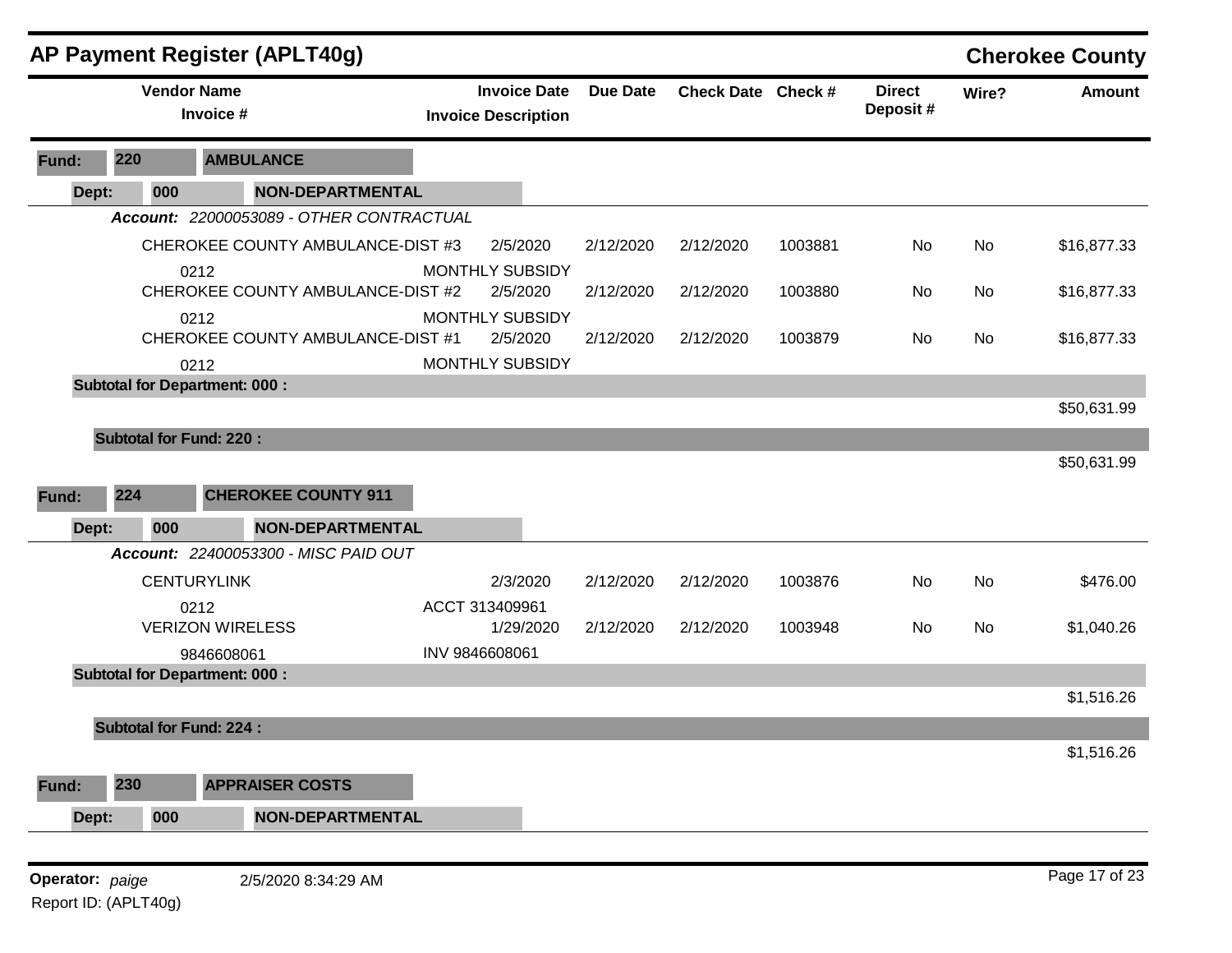|       |                                      | AP Payment Register (APLT40g)                   |                                                   |                 |                    |         |                           |           | <b>Cherokee County</b> |
|-------|--------------------------------------|-------------------------------------------------|---------------------------------------------------|-----------------|--------------------|---------|---------------------------|-----------|------------------------|
|       | <b>Vendor Name</b>                   | Invoice #                                       | <b>Invoice Date</b><br><b>Invoice Description</b> | <b>Due Date</b> | Check Date Check # |         | <b>Direct</b><br>Deposit# | Wire?     | <b>Amount</b>          |
|       |                                      | Account: 23000053021 - PRINTING/OFFICE SUPPLIES |                                                   |                 |                    |         |                           |           |                        |
|       |                                      | QUILL CORPORATION                               | 1/29/2020                                         | 2/12/2020       | 2/12/2020          | 1003935 | No                        | <b>No</b> | \$54.95                |
|       | 4250451                              | Account: 23000053028 - COMPUTER SUPPLIES        | <b>INV 4250451</b>                                |                 |                    |         |                           |           |                        |
|       |                                      | <b>STRONGHOLD DATA</b>                          | 2/3/2020                                          | 2/12/2020       | 2/12/2020          | 1003941 | No                        | <b>No</b> | \$25.99                |
|       | 31719                                | Account: 23000053074 - TELEPHONE BILLS          | <b>INV 31719</b>                                  |                 |                    |         |                           |           |                        |
|       |                                      | COLUMBUS TELEPHONE COMPANY                      | 1/29/2020                                         | 2/12/2020       | 2/12/2020          | 1003891 | No                        | No        | \$282.14               |
|       | 0212                                 | Account: 23000053075 - DUES/SUBSCRIPTIONS       | <b>ACCT 7577</b>                                  |                 |                    |         |                           |           |                        |
|       | <b>SEKCAA</b>                        |                                                 | 1/29/2020                                         | 2/12/2020       | 2/12/2020          | 1003937 | No                        | No        | \$35.00                |
|       | 0212<br><b>SUMNERONE</b>             |                                                 | 2020 MEMBERSHIP DUES<br>2/3/2020                  | 2/12/2020       | 2/12/2020          | 1003942 | No                        | No        | \$95.36                |
|       | 2431201                              |                                                 | INV 2431201                                       |                 |                    |         |                           |           |                        |
|       | <b>Subtotal for Department: 000:</b> |                                                 |                                                   |                 |                    |         |                           |           |                        |
|       |                                      |                                                 |                                                   |                 |                    |         |                           |           | \$493.44               |
|       | <b>Subtotal for Fund: 230:</b>       |                                                 |                                                   |                 |                    |         |                           |           |                        |
|       |                                      |                                                 |                                                   |                 |                    |         |                           |           | \$493.44               |
| Fund: | 260                                  | <b>EMPLOYEE BENEFITS</b>                        |                                                   |                 |                    |         |                           |           |                        |
| Dept: | 000                                  | <b>NON-DEPARTMENTAL</b>                         |                                                   |                 |                    |         |                           |           |                        |
|       |                                      | Account: 26000053216 - VSP Insurance            |                                                   |                 |                    |         |                           |           |                        |
|       |                                      | <b>VISION SERVICE PLAN</b>                      | 1/29/2020                                         | 2/12/2020       | 2/12/2020          | 1003949 | No                        | No        | \$1,758.78             |
|       |                                      | 808532295                                       | STATEMENT 808532295                               |                 |                    |         |                           |           |                        |
|       | <b>Subtotal for Department: 000:</b> |                                                 |                                                   |                 |                    |         |                           |           |                        |
|       |                                      |                                                 |                                                   |                 |                    |         |                           |           | \$1,758.78             |
|       | <b>Subtotal for Fund: 260:</b>       |                                                 |                                                   |                 |                    |         |                           |           |                        |
|       |                                      |                                                 |                                                   |                 |                    |         |                           |           | \$1,758.78             |
|       |                                      |                                                 |                                                   |                 |                    |         |                           |           |                        |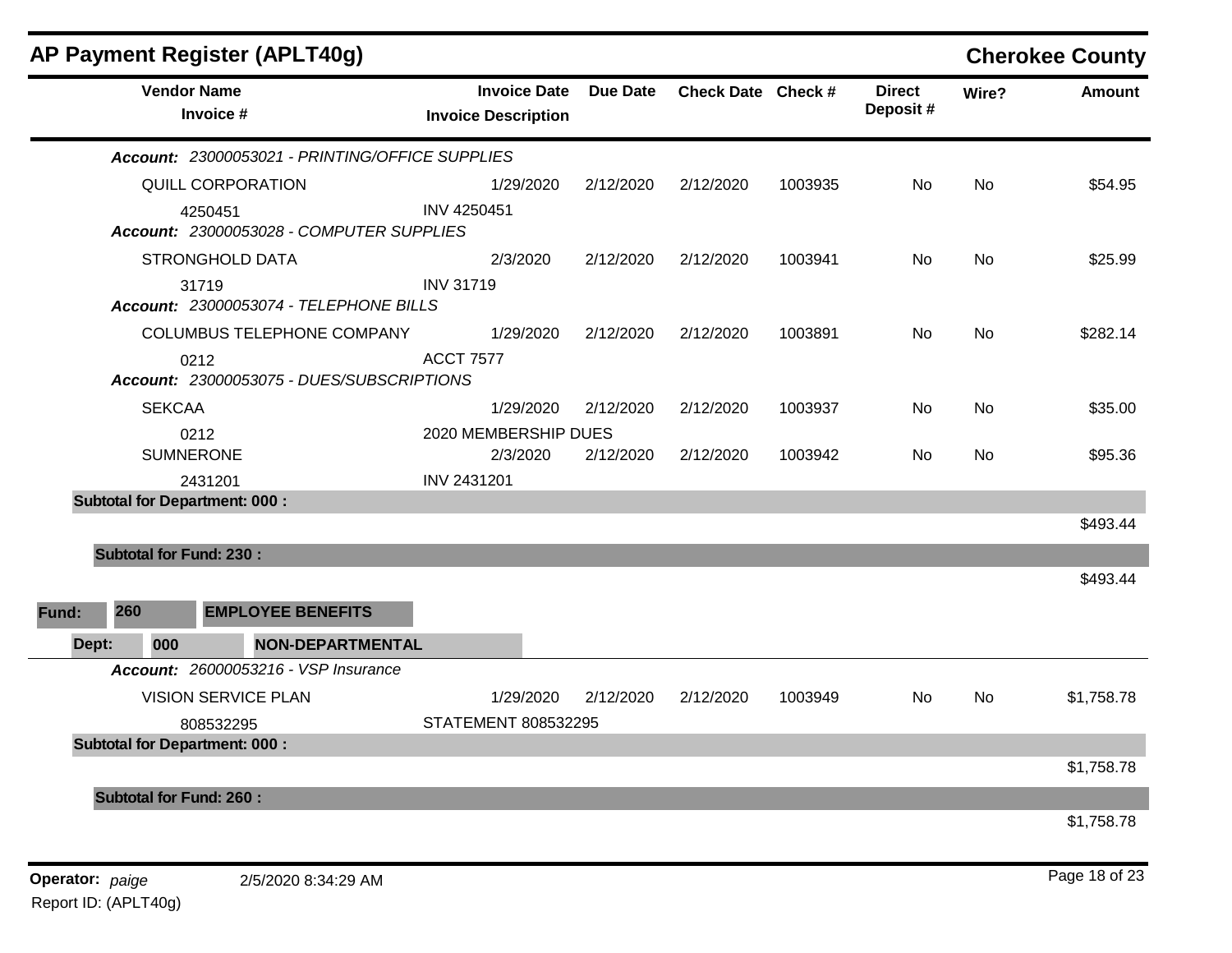|       |                                | <b>AP Payment Register (APLT40g)</b>               |                                                   |           |                    |         |                           |           | <b>Cherokee County</b> |
|-------|--------------------------------|----------------------------------------------------|---------------------------------------------------|-----------|--------------------|---------|---------------------------|-----------|------------------------|
|       | <b>Vendor Name</b>             | Invoice #                                          | <b>Invoice Date</b><br><b>Invoice Description</b> | Due Date  | Check Date Check # |         | <b>Direct</b><br>Deposit# | Wire?     | <b>Amount</b>          |
| Fund: | 300                            | <b>SERVICE FOR ELDERLY</b>                         |                                                   |           |                    |         |                           |           |                        |
| Dept: | 000                            | <b>NON-DEPARTMENTAL</b>                            |                                                   |           |                    |         |                           |           |                        |
|       |                                | Account: 30000053072 - GAS, ELECTRIC, WATER        |                                                   |           |                    |         |                           |           |                        |
|       |                                | <b>CITY OF COLUMBUS</b>                            | 2/3/2020                                          | 2/12/2020 | 2/12/2020          | 1003886 | No                        | No        | \$55.56                |
|       |                                | 0212 CH<br><b>EMPIRE DISTRICT ELECTRIC COMPANY</b> | ACCT 074882001<br>1/29/2020                       | 2/12/2020 | 2/12/2020          | 1003903 | No                        | No        | \$94.93                |
|       |                                | 0212 EL<br><b>KANSAS GAS SERVICE</b>               | ACCT 124991-59-7<br>2/3/2020                      | 2/12/2020 | 2/12/2020          | 1003917 | No                        | No        | \$111.22               |
|       |                                | 0212 EL<br><b>EMPIRE DISTRICT ELECTRIC COMPANY</b> | ACCT 510074383 1179346 45<br>1/29/2020            | 2/12/2020 | 2/12/2020          | 1003903 | No.                       | No        | \$119.57               |
|       |                                | 0212 EL1<br><b>KANSAS GAS SERVICE</b>              | ACCT 828267-31-0<br>2/3/2020                      | 2/12/2020 | 2/12/2020          | 1003917 | No                        | No        | \$68.30                |
|       |                                | 0212 EL1<br><b>KANSAS GAS SERVICE</b>              | ACCT 510724504 2014982 18<br>2/3/2020             | 2/12/2020 | 2/12/2020          | 1003917 | No                        | <b>No</b> | \$173.08               |
|       |                                | 0212<br><b>KANSAS GAS SERVICE</b>                  | ACCT 512076592 1191351 09<br>2/3/2020             | 2/12/2020 | 2/12/2020          | 1003917 | No                        | No        | \$51.96                |
|       |                                | 0212 EL2<br><b>CITY OF GALENA</b>                  | ACCT 510020083 1175382 00<br>2/3/2020             | 2/12/2020 | 2/12/2020          | 1003887 | No.                       | No        | \$75.32                |
|       |                                | 0212<br>Account: 30000053074 - TELEPHONE BILLS     | ACCT 10006000                                     |           |                    |         |                           |           |                        |
|       |                                | <b>CENTURYLINK</b>                                 | 1/31/2020                                         | 2/12/2020 | 2/12/2020          | 1003875 | <b>No</b>                 | No        | \$2.71                 |
|       |                                | 0212<br><b>CENTURYLINK</b>                         | ACCT 320497874<br>1/31/2020                       | 2/12/2020 | 2/12/2020          | 1003875 | No.                       | No        | \$2.71                 |
|       |                                | 0212 EL                                            | ACCT 320494722                                    |           |                    |         |                           |           |                        |
|       |                                | <b>Subtotal for Department: 000:</b>               |                                                   |           |                    |         |                           |           |                        |
|       |                                |                                                    |                                                   |           |                    |         |                           |           | \$755.36               |
|       | <b>Subtotal for Fund: 300:</b> |                                                    |                                                   |           |                    |         |                           |           |                        |

\$755.36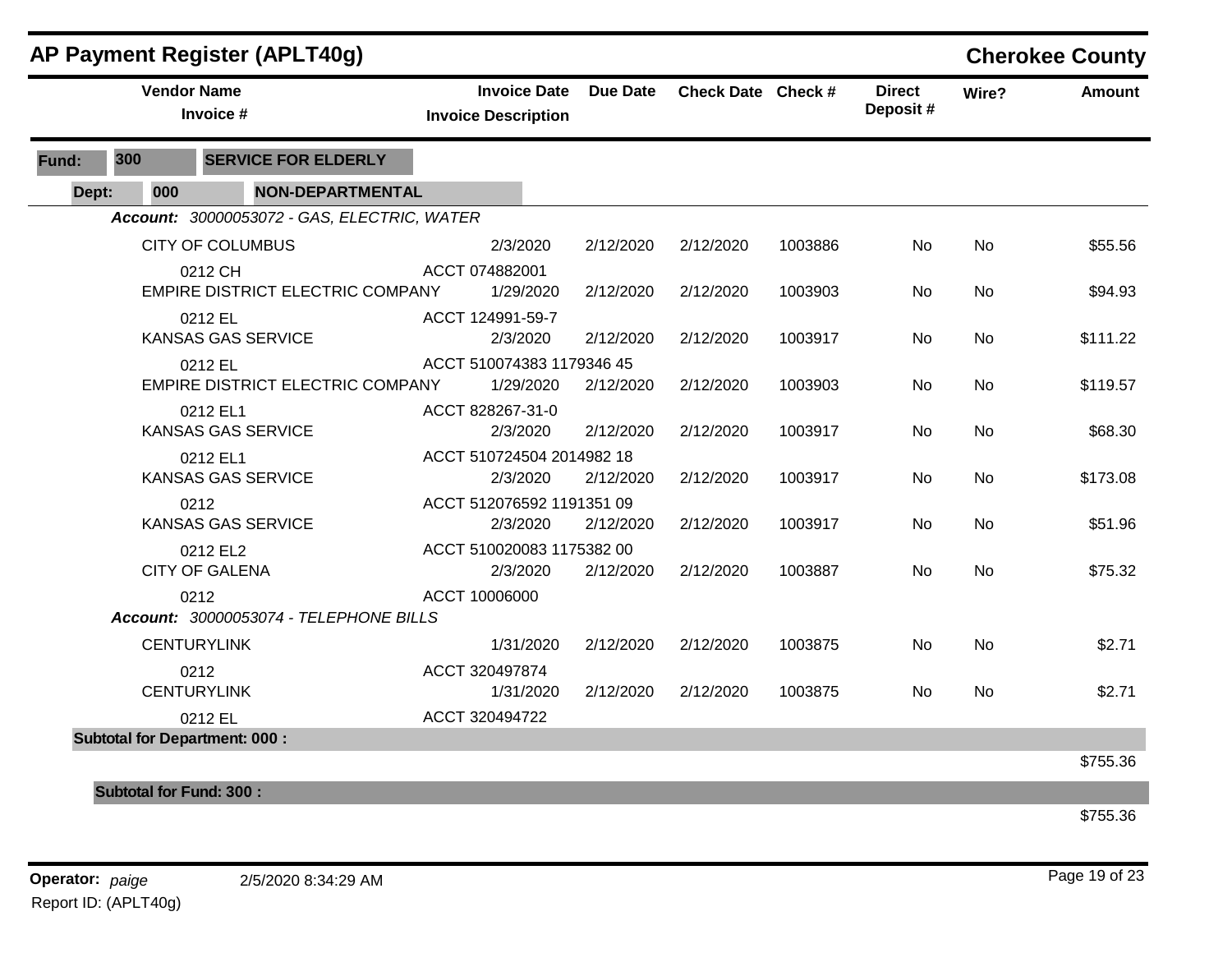|              |       |                                                                                                                                                                                                                                                                                                                                                                                                                                                                                                                                                                                                                                                                                                                                                                                                                                                                                                                                                                                                                                                                                                                                                                                                                                                                                                                                                                                                                                              | <b>AP Payment Register (APLT40g)</b> |                                                   |                 |           |         |                           |       | <b>Cherokee County</b> |
|--------------|-------|----------------------------------------------------------------------------------------------------------------------------------------------------------------------------------------------------------------------------------------------------------------------------------------------------------------------------------------------------------------------------------------------------------------------------------------------------------------------------------------------------------------------------------------------------------------------------------------------------------------------------------------------------------------------------------------------------------------------------------------------------------------------------------------------------------------------------------------------------------------------------------------------------------------------------------------------------------------------------------------------------------------------------------------------------------------------------------------------------------------------------------------------------------------------------------------------------------------------------------------------------------------------------------------------------------------------------------------------------------------------------------------------------------------------------------------------|--------------------------------------|---------------------------------------------------|-----------------|-----------|---------|---------------------------|-------|------------------------|
|              |       |                                                                                                                                                                                                                                                                                                                                                                                                                                                                                                                                                                                                                                                                                                                                                                                                                                                                                                                                                                                                                                                                                                                                                                                                                                                                                                                                                                                                                                              |                                      | <b>Invoice Date</b><br><b>Invoice Description</b> | <b>Due Date</b> |           |         | <b>Direct</b><br>Deposit# | Wire? | <b>Amount</b>          |
| Fund:        |       |                                                                                                                                                                                                                                                                                                                                                                                                                                                                                                                                                                                                                                                                                                                                                                                                                                                                                                                                                                                                                                                                                                                                                                                                                                                                                                                                                                                                                                              | <b>SPIDER PROGRAM</b>                |                                                   |                 |           |         |                           |       |                        |
|              | Dept: | 000                                                                                                                                                                                                                                                                                                                                                                                                                                                                                                                                                                                                                                                                                                                                                                                                                                                                                                                                                                                                                                                                                                                                                                                                                                                                                                                                                                                                                                          |                                      |                                                   |                 |           |         |                           |       |                        |
|              |       |                                                                                                                                                                                                                                                                                                                                                                                                                                                                                                                                                                                                                                                                                                                                                                                                                                                                                                                                                                                                                                                                                                                                                                                                                                                                                                                                                                                                                                              |                                      |                                                   |                 |           |         |                           |       |                        |
|              |       |                                                                                                                                                                                                                                                                                                                                                                                                                                                                                                                                                                                                                                                                                                                                                                                                                                                                                                                                                                                                                                                                                                                                                                                                                                                                                                                                                                                                                                              |                                      | 1/29/2020                                         | 2/12/2020       | 2/12/2020 | 1003871 | No                        | No    | \$208.23               |
|              |       |                                                                                                                                                                                                                                                                                                                                                                                                                                                                                                                                                                                                                                                                                                                                                                                                                                                                                                                                                                                                                                                                                                                                                                                                                                                                                                                                                                                                                                              |                                      | <b>INV 191188</b>                                 |                 |           |         |                           |       |                        |
|              |       |                                                                                                                                                                                                                                                                                                                                                                                                                                                                                                                                                                                                                                                                                                                                                                                                                                                                                                                                                                                                                                                                                                                                                                                                                                                                                                                                                                                                                                              |                                      |                                                   |                 |           |         |                           |       |                        |
|              |       |                                                                                                                                                                                                                                                                                                                                                                                                                                                                                                                                                                                                                                                                                                                                                                                                                                                                                                                                                                                                                                                                                                                                                                                                                                                                                                                                                                                                                                              |                                      |                                                   |                 |           |         |                           |       | \$208.23               |
|              |       |                                                                                                                                                                                                                                                                                                                                                                                                                                                                                                                                                                                                                                                                                                                                                                                                                                                                                                                                                                                                                                                                                                                                                                                                                                                                                                                                                                                                                                              |                                      |                                                   |                 |           |         |                           |       |                        |
|              |       |                                                                                                                                                                                                                                                                                                                                                                                                                                                                                                                                                                                                                                                                                                                                                                                                                                                                                                                                                                                                                                                                                                                                                                                                                                                                                                                                                                                                                                              |                                      |                                                   |                 |           |         |                           |       | \$208.23               |
| <b>Fund:</b> |       |                                                                                                                                                                                                                                                                                                                                                                                                                                                                                                                                                                                                                                                                                                                                                                                                                                                                                                                                                                                                                                                                                                                                                                                                                                                                                                                                                                                                                                              | <b>SEWER DISTRICT#1 OPER</b>         |                                                   |                 |           |         |                           |       |                        |
|              | Dept: | 000                                                                                                                                                                                                                                                                                                                                                                                                                                                                                                                                                                                                                                                                                                                                                                                                                                                                                                                                                                                                                                                                                                                                                                                                                                                                                                                                                                                                                                          |                                      |                                                   |                 |           |         |                           |       |                        |
|              |       |                                                                                                                                                                                                                                                                                                                                                                                                                                                                                                                                                                                                                                                                                                                                                                                                                                                                                                                                                                                                                                                                                                                                                                                                                                                                                                                                                                                                                                              |                                      |                                                   |                 |           |         |                           |       |                        |
|              |       | <b>Vendor Name</b><br>Check Date Check #<br>Invoice #<br>304<br><b>NON-DEPARTMENTAL</b><br>Account: 30400053300 - MISC PAID OUT<br>BROOKS-JEFFREY MARKETING, INC<br>191188<br><b>Subtotal for Department: 000:</b><br><b>Subtotal for Fund: 304:</b><br>330<br><b>NON-DEPARTMENTAL</b><br>Account: 33000053072 - GAS, ELECTRIC, WATER<br>EMPIRE DISTRICT ELECTRIC COMPANY<br><b>No</b><br>1/29/2020<br>2/12/2020<br>2/12/2020<br>1003903<br>No.<br>INV #535793-78-0<br>535793-78-0 SEWER 5<br><b>EMPIRE DISTRICT ELECTRIC COMPANY</b><br>2/12/2020<br>2/12/2020<br>1003903<br><b>No</b><br>1/29/2020<br>No.<br>INV #487490-67-4<br>487490-67-4 SEWER 5<br>EMPIRE DISTRICT ELECTRIC COMPANY<br>2/12/2020<br>2/12/2020<br>1003903<br><b>No</b><br><b>No</b><br>1/31/2020<br>INV #866807-56-3<br>866807-56-3 SEWER 9<br>EMPIRE DISTRICT ELECTRIC COMPANY<br>1/29/2020<br>No<br>2/12/2020<br>2/12/2020<br>1003903<br>No<br>INV # 059522-21-9<br>059522-21-9 SEWER 8<br>EMPIRE DISTRICT ELECTRIC COMPANY<br>1/30/2020<br>2/12/2020<br>1003903<br>2/12/2020<br>No.<br>No.<br>INV #369339-68-4<br>369339-68-4 SEWER 7<br><b>EMPIRE DISTRICT ELECTRIC COMPANY</b><br>1/29/2020<br>2/12/2020<br>2/12/2020<br>1003903<br>No<br>No<br>INV #547731-85-1<br>547731-85-1 SEWER 11<br>Account: 33000053074 - TELEPHONE BILLS<br><b>CENTURYLINK</b><br>1/23/2020<br>2/12/2020<br>2/12/2020<br>1003876<br>No<br>No<br>ACCOUNT# 438097159<br>438097159 SEWER 4 |                                      | \$35.29                                           |                 |           |         |                           |       |                        |
|              |       |                                                                                                                                                                                                                                                                                                                                                                                                                                                                                                                                                                                                                                                                                                                                                                                                                                                                                                                                                                                                                                                                                                                                                                                                                                                                                                                                                                                                                                              |                                      |                                                   |                 |           |         |                           |       |                        |
|              |       |                                                                                                                                                                                                                                                                                                                                                                                                                                                                                                                                                                                                                                                                                                                                                                                                                                                                                                                                                                                                                                                                                                                                                                                                                                                                                                                                                                                                                                              |                                      |                                                   |                 |           |         |                           |       | \$41.71                |
|              |       |                                                                                                                                                                                                                                                                                                                                                                                                                                                                                                                                                                                                                                                                                                                                                                                                                                                                                                                                                                                                                                                                                                                                                                                                                                                                                                                                                                                                                                              |                                      |                                                   |                 |           |         |                           |       |                        |
|              |       |                                                                                                                                                                                                                                                                                                                                                                                                                                                                                                                                                                                                                                                                                                                                                                                                                                                                                                                                                                                                                                                                                                                                                                                                                                                                                                                                                                                                                                              |                                      |                                                   |                 |           |         |                           |       | \$149.73               |
|              |       |                                                                                                                                                                                                                                                                                                                                                                                                                                                                                                                                                                                                                                                                                                                                                                                                                                                                                                                                                                                                                                                                                                                                                                                                                                                                                                                                                                                                                                              |                                      |                                                   |                 |           |         |                           |       |                        |
|              |       |                                                                                                                                                                                                                                                                                                                                                                                                                                                                                                                                                                                                                                                                                                                                                                                                                                                                                                                                                                                                                                                                                                                                                                                                                                                                                                                                                                                                                                              |                                      |                                                   |                 |           |         |                           |       | \$127.27               |
|              |       |                                                                                                                                                                                                                                                                                                                                                                                                                                                                                                                                                                                                                                                                                                                                                                                                                                                                                                                                                                                                                                                                                                                                                                                                                                                                                                                                                                                                                                              |                                      |                                                   |                 |           |         |                           |       | \$351.79               |
|              |       |                                                                                                                                                                                                                                                                                                                                                                                                                                                                                                                                                                                                                                                                                                                                                                                                                                                                                                                                                                                                                                                                                                                                                                                                                                                                                                                                                                                                                                              |                                      |                                                   |                 |           |         |                           |       |                        |
|              |       |                                                                                                                                                                                                                                                                                                                                                                                                                                                                                                                                                                                                                                                                                                                                                                                                                                                                                                                                                                                                                                                                                                                                                                                                                                                                                                                                                                                                                                              |                                      |                                                   |                 |           |         |                           |       | \$2,315.94             |
|              |       |                                                                                                                                                                                                                                                                                                                                                                                                                                                                                                                                                                                                                                                                                                                                                                                                                                                                                                                                                                                                                                                                                                                                                                                                                                                                                                                                                                                                                                              |                                      |                                                   |                 |           |         |                           |       |                        |
|              |       |                                                                                                                                                                                                                                                                                                                                                                                                                                                                                                                                                                                                                                                                                                                                                                                                                                                                                                                                                                                                                                                                                                                                                                                                                                                                                                                                                                                                                                              |                                      |                                                   |                 |           |         |                           |       |                        |
|              |       |                                                                                                                                                                                                                                                                                                                                                                                                                                                                                                                                                                                                                                                                                                                                                                                                                                                                                                                                                                                                                                                                                                                                                                                                                                                                                                                                                                                                                                              |                                      |                                                   |                 |           |         |                           |       | \$184.22               |
|              |       |                                                                                                                                                                                                                                                                                                                                                                                                                                                                                                                                                                                                                                                                                                                                                                                                                                                                                                                                                                                                                                                                                                                                                                                                                                                                                                                                                                                                                                              |                                      |                                                   |                 |           |         |                           |       |                        |
|              |       |                                                                                                                                                                                                                                                                                                                                                                                                                                                                                                                                                                                                                                                                                                                                                                                                                                                                                                                                                                                                                                                                                                                                                                                                                                                                                                                                                                                                                                              |                                      |                                                   |                 |           |         |                           |       |                        |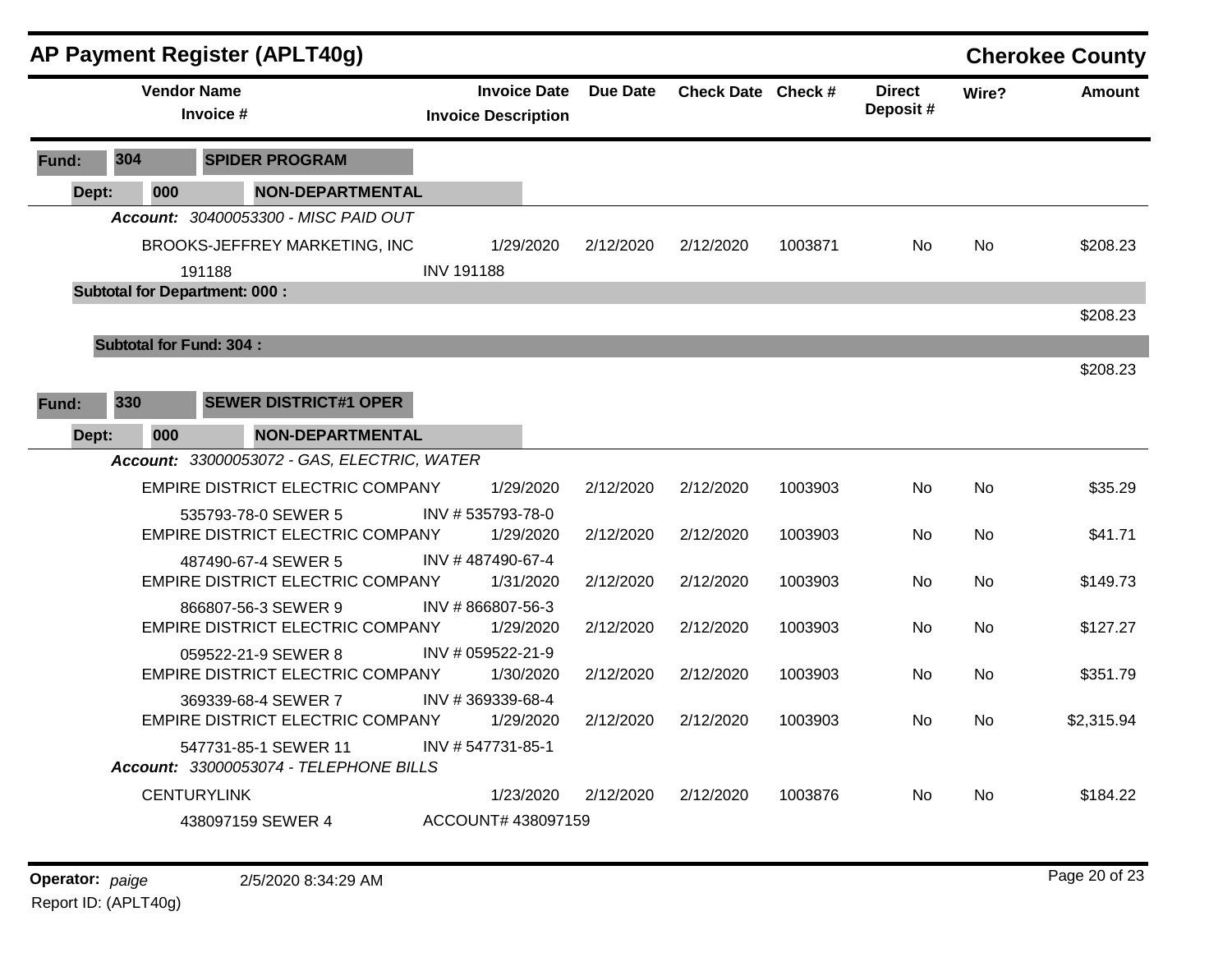|       |     |                    | AP Payment Register (APLT40g)                |                               |                     |                 |                    |         |                           |           | <b>Cherokee County</b> |
|-------|-----|--------------------|----------------------------------------------|-------------------------------|---------------------|-----------------|--------------------|---------|---------------------------|-----------|------------------------|
|       |     | <b>Vendor Name</b> | Invoice #                                    | <b>Invoice Description</b>    | <b>Invoice Date</b> | <b>Due Date</b> | Check Date Check # |         | <b>Direct</b><br>Deposit# | Wire?     | <b>Amount</b>          |
|       |     |                    | <b>Subtotal for Department: 000:</b>         |                               |                     |                 |                    |         |                           |           |                        |
|       |     |                    |                                              |                               |                     |                 |                    |         |                           |           | \$3,205.95             |
|       |     |                    | <b>Subtotal for Fund: 330:</b>               |                               |                     |                 |                    |         |                           |           |                        |
| Fund: | 430 |                    | <b>SPECIAL PARKS &amp; RECRE</b>             |                               |                     |                 |                    |         |                           |           | \$3,205.95             |
| Dept: |     | 000                | <b>NON-DEPARTMENTAL</b>                      |                               |                     |                 |                    |         |                           |           |                        |
|       |     |                    | Account: 43000053300 - MISC PAID OUT         |                               |                     |                 |                    |         |                           |           |                        |
|       |     |                    | <b>BAXTER SPRINGS LIONS CLUB</b>             |                               | 1/29/2020           | 2/12/2020       | 2/12/2020          | 1003870 | No                        | No        | \$1,000.00             |
|       |     |                    | 0212                                         | <b>MOWING ROADSIDE PARK</b>   |                     |                 |                    |         |                           |           |                        |
|       |     |                    | <b>Subtotal for Department: 000:</b>         |                               |                     |                 |                    |         |                           |           |                        |
|       |     |                    |                                              |                               |                     |                 |                    |         |                           |           | \$1,000.00             |
|       |     |                    | <b>Subtotal for Fund: 430:</b>               |                               |                     |                 |                    |         |                           |           |                        |
|       |     |                    |                                              |                               |                     |                 |                    |         |                           |           | \$1,000.00             |
| Fund: | 450 |                    | <b>TOURISM &amp; CONVENTION</b>              |                               |                     |                 |                    |         |                           |           |                        |
| Dept: |     | 000                | <b>NON-DEPARTMENTAL</b>                      |                               |                     |                 |                    |         |                           |           |                        |
|       |     |                    | Account: 45000053300 - MISC PAID OUT         |                               |                     |                 |                    |         |                           |           |                        |
|       |     |                    | BAXTER SPRINGS CHAMBER OF COMMERC            |                               | 1/29/2020           | 2/12/2020       | 2/12/2020          | 1003869 | <b>No</b>                 | <b>No</b> | \$625.44               |
|       |     |                    | 0212                                         | <b>GUEST TAX DISTRIBUTION</b> |                     |                 |                    |         |                           |           |                        |
|       |     |                    | COLUMBUS CHAMBER OF COMMERCE                 |                               | 1/29/2020           | 2/12/2020       | 2/12/2020          | 1003889 | No.                       | No.       | \$625.45               |
|       |     |                    | 0212                                         | <b>GUEST TAX DISTRIBUTION</b> |                     |                 |                    |         |                           |           |                        |
|       |     |                    | CHEROKEE COUNTY TOURISM GRANT PRO            |                               | 1/29/2020           | 2/12/2020       | 2/12/2020          | 1003883 | No.                       | No.       | \$416.96               |
|       |     |                    | 0212<br><b>Subtotal for Department: 000:</b> | <b>GUEST TAX DISTRIBUTION</b> |                     |                 |                    |         |                           |           |                        |
|       |     |                    |                                              |                               |                     |                 |                    |         |                           |           | \$1,667.85             |
|       |     |                    | <b>Subtotal for Fund: 450:</b>               |                               |                     |                 |                    |         |                           |           |                        |
|       |     |                    |                                              |                               |                     |                 |                    |         |                           |           | \$1,667.85             |
|       |     |                    |                                              |                               |                     |                 |                    |         |                           |           |                        |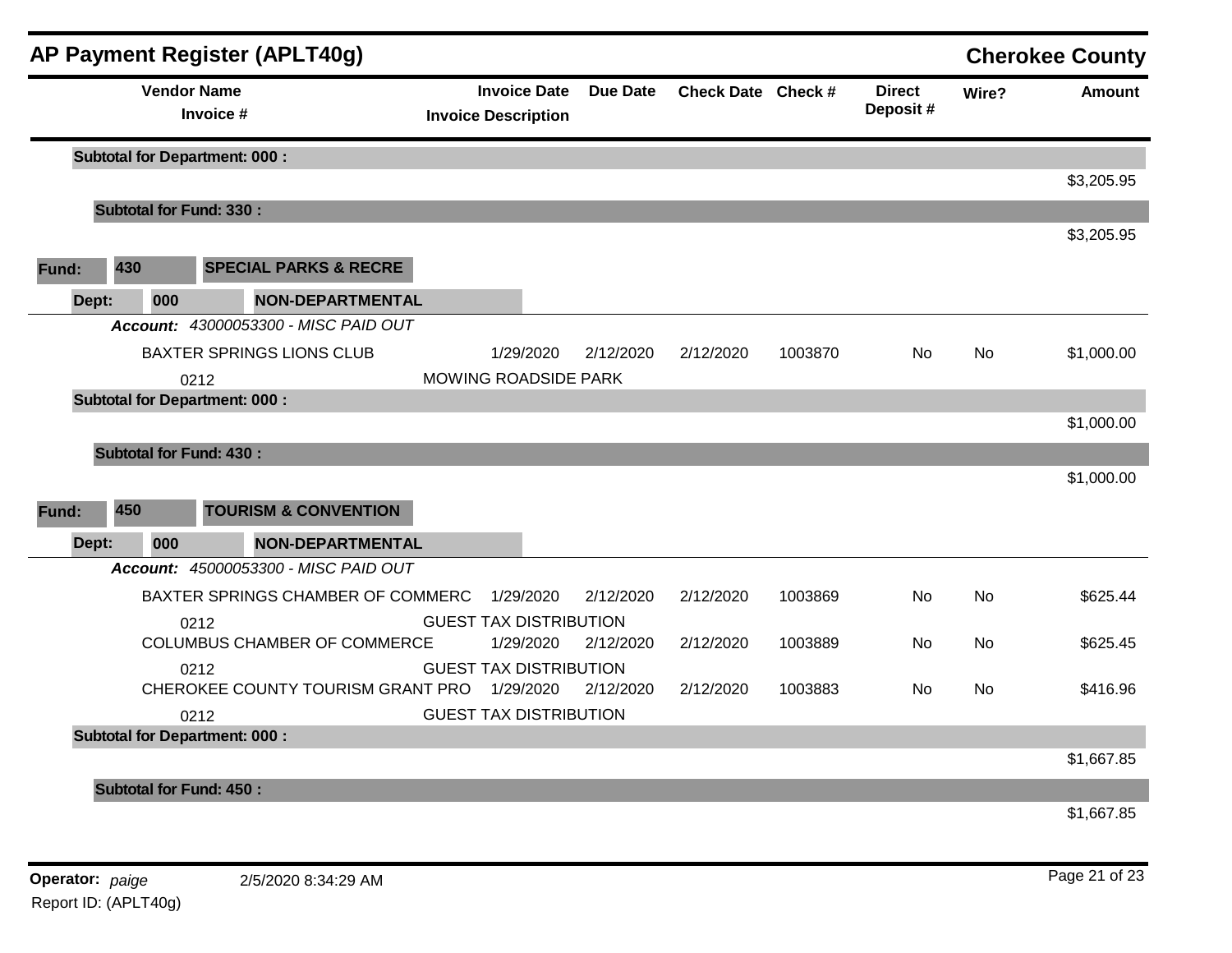|       |                                      |                                 | AP Payment Register (APLT40g)        |                                                   |           |           |                    |         |                                   |       | <b>Cherokee County</b> |
|-------|--------------------------------------|---------------------------------|--------------------------------------|---------------------------------------------------|-----------|-----------|--------------------|---------|-----------------------------------|-------|------------------------|
|       |                                      | <b>Vendor Name</b><br>Invoice # |                                      | <b>Invoice Date</b><br><b>Invoice Description</b> |           | Due Date  | Check Date Check # |         | <b>Direct</b><br>Deposit#         | Wire? | <b>Amount</b>          |
| Fund: | 460                                  | <b>VIN</b>                      |                                      |                                                   |           |           |                    |         |                                   |       |                        |
| Dept: | 000                                  |                                 | <b>NON-DEPARTMENTAL</b>              |                                                   |           |           |                    |         |                                   |       |                        |
|       |                                      |                                 | Account: 46000053300 - MISC PAID OUT |                                                   |           |           |                    |         |                                   |       |                        |
|       |                                      | CELLEBRITE, INC                 |                                      |                                                   | 1/30/2020 | 2/12/2020 | 2/12/2020          | 1003874 | No.                               | No.   | \$3,700.00             |
|       |                                      | 212820                          |                                      | <b>INV INVUS212820</b>                            |           |           |                    |         |                                   |       |                        |
|       | <b>Subtotal for Department: 000:</b> |                                 |                                      |                                                   |           |           |                    |         |                                   |       |                        |
|       |                                      |                                 |                                      |                                                   |           |           |                    |         |                                   |       | \$3,700.00             |
|       | <b>Subtotal for Fund: 460:</b>       |                                 |                                      |                                                   |           |           |                    |         |                                   |       |                        |
|       |                                      |                                 |                                      |                                                   |           |           |                    |         |                                   |       | \$3,700.00             |
|       |                                      |                                 |                                      |                                                   |           |           |                    |         | Total for Bank 1 Account 1120298: |       | \$153,560.66           |
|       |                                      |                                 |                                      |                                                   |           |           |                    |         | ***** Total Invoices Paid:        |       | \$153,560.66           |